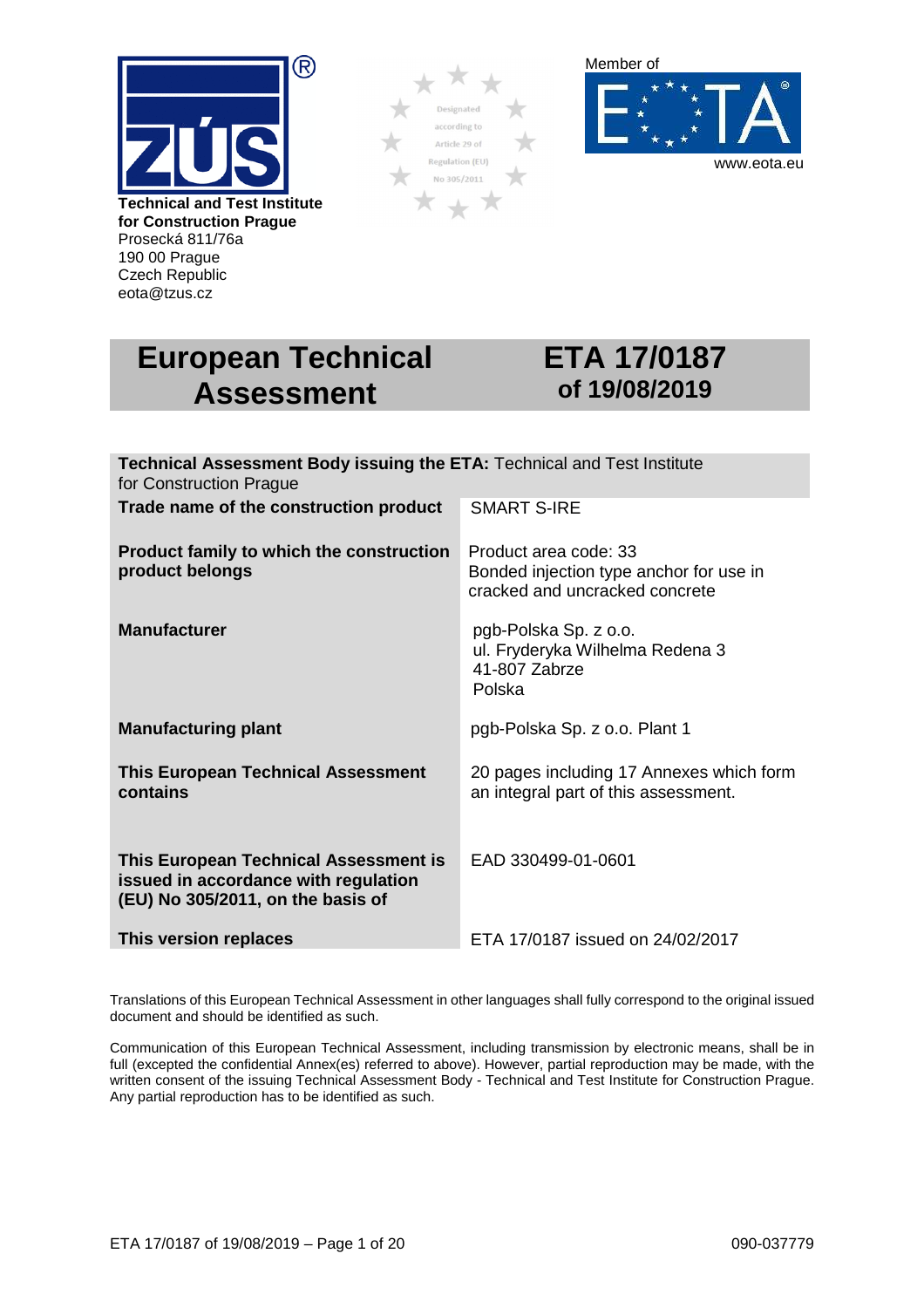# **1. Technical description of the product**

The SMART S-IRE with steel elements is bonded anchor (injection type).

Steel elements can be galvanized or stainless steel threaded rods or rebars.

Steel element is placed into a drilled hole filled with injection mortar. The steel element is anchored via the bond between metal part, injection mortar and concrete. The anchor is intended to be used with various embedment depth up to 20 diameters.

The illustration and the description of the product are given in Annex A.

#### **2. Specification of the intended use in accordance with the applicable EAD**

The performances given in Section 3 are only valid if the anchor is used in compliance with the specifications and conditions given in Annex B.

The provisions made in this European Technical Assessment are based on an assumed working life of the anchor of 50 years. The indications given on the working life cannot be interpreted as a guarantee given by the producer, but are to be regarded only as a means for choosing the products in relation to the expected economically reasonable working life of the works.

#### **3. Performance of the product and references to the methods used for its assessment**

#### **3.1 Mechanical resistance and stability (BWR 1)**

| <b>Essential characteristic</b>                      | <b>Performance</b>      |
|------------------------------------------------------|-------------------------|
| <b>Static and quasi-static loading</b>               |                         |
| Resistance to steel failure (tension)                | See Annex C 1, C 2      |
| Resistance to combined pull-out and concrete failure | See Annex C 1, C 2      |
| Resistance to concrete cone failure                  | See Annex C 1, C 2      |
| Edge distance to prevent splitting under load        | See Annex C 1, C 2      |
| <b>Robustness</b>                                    | See Annex C 1, C 2      |
| Maximum setting torque moment                        | See Annex B 5           |
| Minimum edge distance and spacing                    | See Annex B 5           |
| Resistance to steel failure (shear)                  | See Annex C 3, C 4      |
| Resistance to pry-out failure                        | See Annex C 3, C 4      |
| Resistance to concrete edge failure                  | See Annex C 3, C 4      |
| Displacements under short term and long term loading | See Annex C 5           |
| Durability of metal parts                            | See Annex A 3           |
| Seismic performance C1 and C2                        |                         |
| Resistance to steel failure                          | See Annex C 6, C 7, C 8 |
| Resistance to pull-out                               | See Annex C 6, C 7, C 8 |
| Factor for annular gap                               | See Annex C 6, C 7, C 8 |
| Displacement                                         | See Annex C 8           |

# **3.2 Hygiene, health and environment (BWR 3)**

No performance determined.

# **3.3 General aspects relating to fitness for use**

Durability and serviceability are only ensured if the specifications of intended use according to Annex B 1 are kept.

**4. Assessment and verification of constancy of performance (AVCP) system applied with reference to its legal base** 

According to the Decision  $96/582/EC$  of the European Commission<sup>1</sup> the system of assessment verification of constancy of performance (see Annex V to Regulation (EU) No 305/2011) given in the following table apply.

<sup>&</sup>lt;sup>1</sup> Official Journal of the European Communities L 254 of 08.10.1996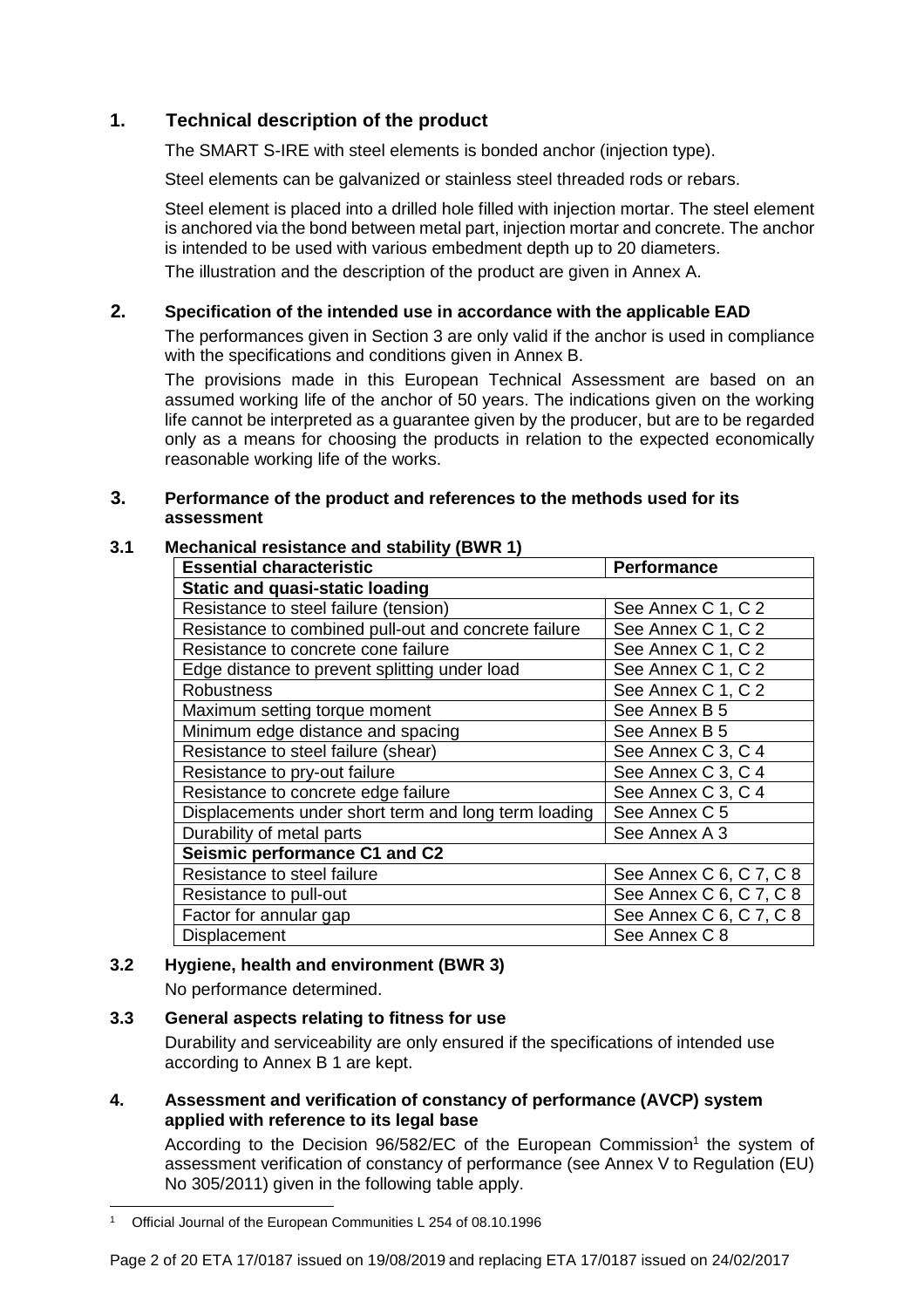| <b>Product</b>                        | Intended use                                                                                                                         | Level or class System |  |
|---------------------------------------|--------------------------------------------------------------------------------------------------------------------------------------|-----------------------|--|
| Metal anchors for<br>luse in concrete | For fixing and/or supporting to concrete,<br>structural elements (which contributes to<br>the stability of the works) or heavy units |                       |  |

#### **5. Technical details necessary for the implementation of the AVCP system, as provided in the applicable EAD**

#### **5.1 Tasks of the manufacturer**

The manufacturer may only use raw materials stated in the technical documentation of this European Technical Assessment.

The factory production control shall be in accordance with the control plan which is a part of the technical documentation of this European Technical Assessment. The control plan is laid down in the context of the factory production control system operated by the manufacturer and deposited at Technický a zkušební ústav stavební Praha, s.p.<sup>2</sup> The results of factory production control shall be recorded and evaluated in accordance with the provisions of the control plan.

#### **5.2 Tasks of the notified bodies**

The notified body shall retain the essential points of its actions referred to above and state the results obtained and conclusions drawn in a written report.

The notified certification body involved by the manufacturer shall issue a certificate of constancy of performance of the product stating the conformity with the provisions of this European Technical Assessment.

In cases where the provisions of the European Technical Assessment and its control plan are no longer fulfilled the notified body shall withdraw the certificate of constancy of performance and inform Technický a zkušební ústav stavební Praha, s.p without delay.

Issued in Prague on 19.08.2019

By

**Ing. Mária Schaan**  Head of the Technical Assessment Body

 $\overline{a}$ 2 The control plan is a confidential part of the documentation of the European Technical Assessment, but not published together with the ETA and only handed over to the approved body involved in the procedure of AVCP.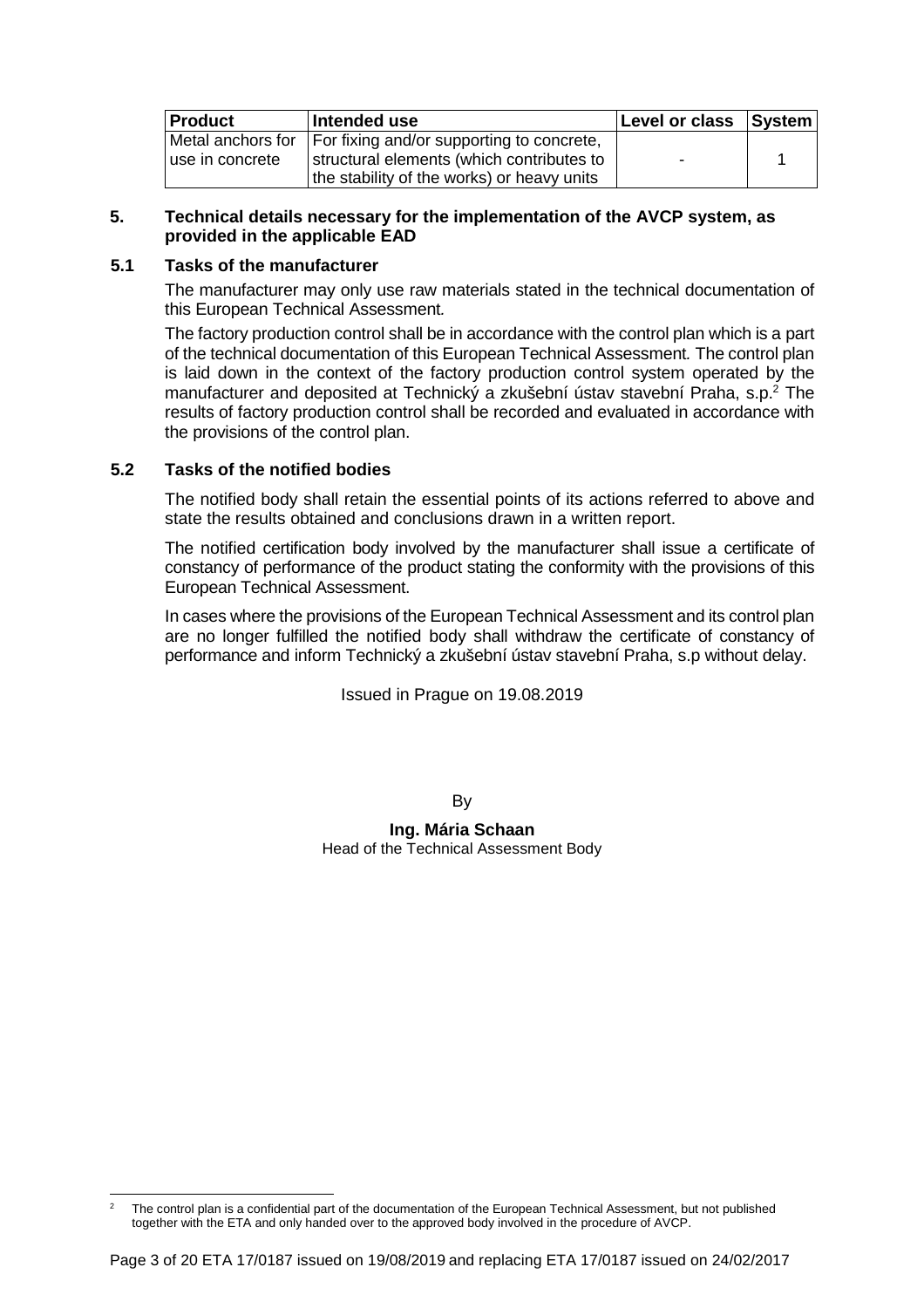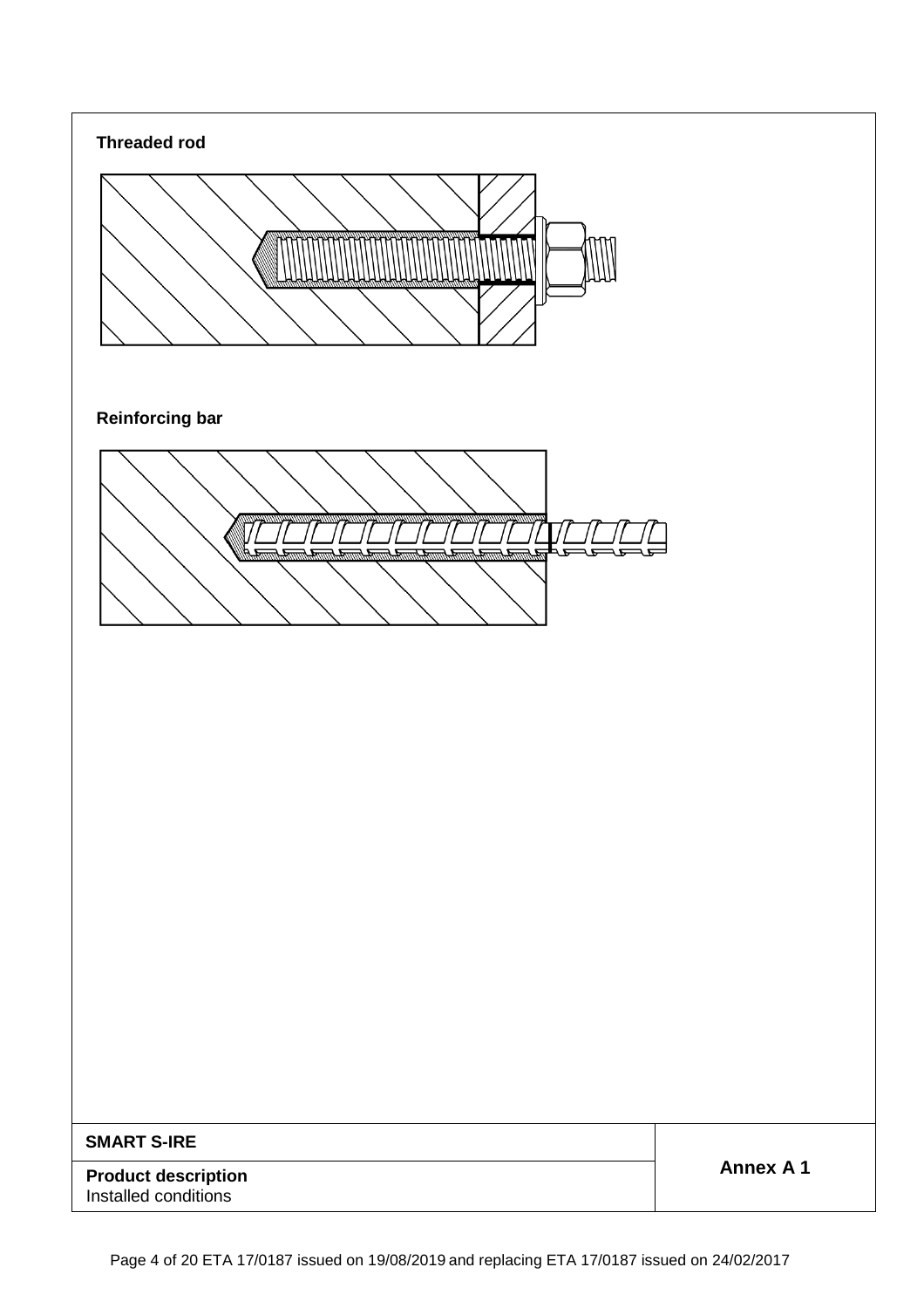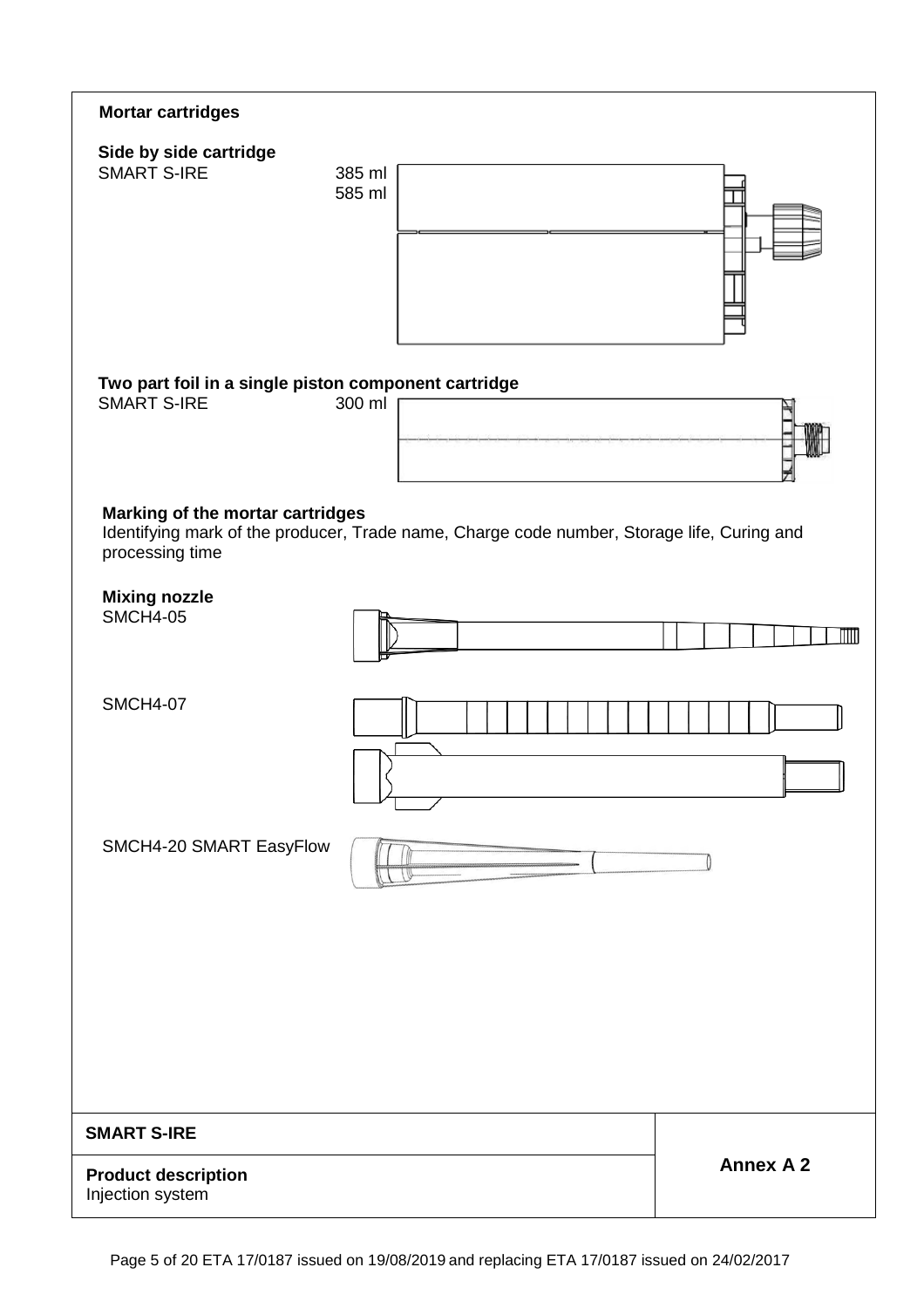# **Threaded rod M8, M10, M12, M16, M20, M24, M27, M30**



Standard commercial threaded rod with marked embedment depth

| Part           | <b>Designation</b>                                                                 | <b>Material</b>                                                                 |
|----------------|------------------------------------------------------------------------------------|---------------------------------------------------------------------------------|
|                | Steel, zinc plated $\geq 5$ µm acc. to EN ISO 4042 or                              |                                                                                 |
|                | Steel, Hot-dip galvanized ≥ 40 µm acc. to EN ISO 1461 and EN ISO 10684 or          |                                                                                 |
|                | Steel, zinc diffusion coating ≥ 15 µm acc. to EN 13811                             |                                                                                 |
| 1              | Anchor rod                                                                         | Steel, EN 10087 or EN 10263<br>Property class 4.6, 5.8, 8.8, 10.9* EN ISO 898-1 |
| 2              | Hexagon nut<br><b>EN ISO 4032</b>                                                  | According to threaded rod, EN 20898-2                                           |
| 3              | Washer<br>EN ISO 887, EN ISO 7089,<br>EN ISO 7093 or EN ISO 7094                   | According to threaded rod                                                       |
|                | <b>Stainless steel</b>                                                             |                                                                                 |
| 1              | Anchor rod                                                                         | Material: A2-70, A4-70, A4-80, EN ISO 3506                                      |
| $\overline{2}$ | Hexagon nut<br><b>EN ISO 4032</b>                                                  | According to threaded rod                                                       |
| 3              | Washer<br>EN ISO 887, EN ISO 7089,<br>EN ISO 7093 or EN ISO 7094                   | According to threaded rod                                                       |
|                | <b>High corrosion resistant steel</b>                                              |                                                                                 |
| 1.             | Anchor rod                                                                         | Material: 1.4529, 1.4565, EN 10088-1                                            |
| 2              | Hexagon nut<br><b>EN ISO 4032</b>                                                  | According to threaded rod                                                       |
| 3              | Washer<br>EN ISO 887, EN ISO 7089,<br>EN ISO 7093 or EN ISO 7094                   | According to threaded rod                                                       |
|                | *Galvanized rod of high strength are sensitive to hydrogen induced brittle failure |                                                                                 |

#### **SMART S-IRE**

**Annex A 3 Product description Annex A 3** Threaded rod and materials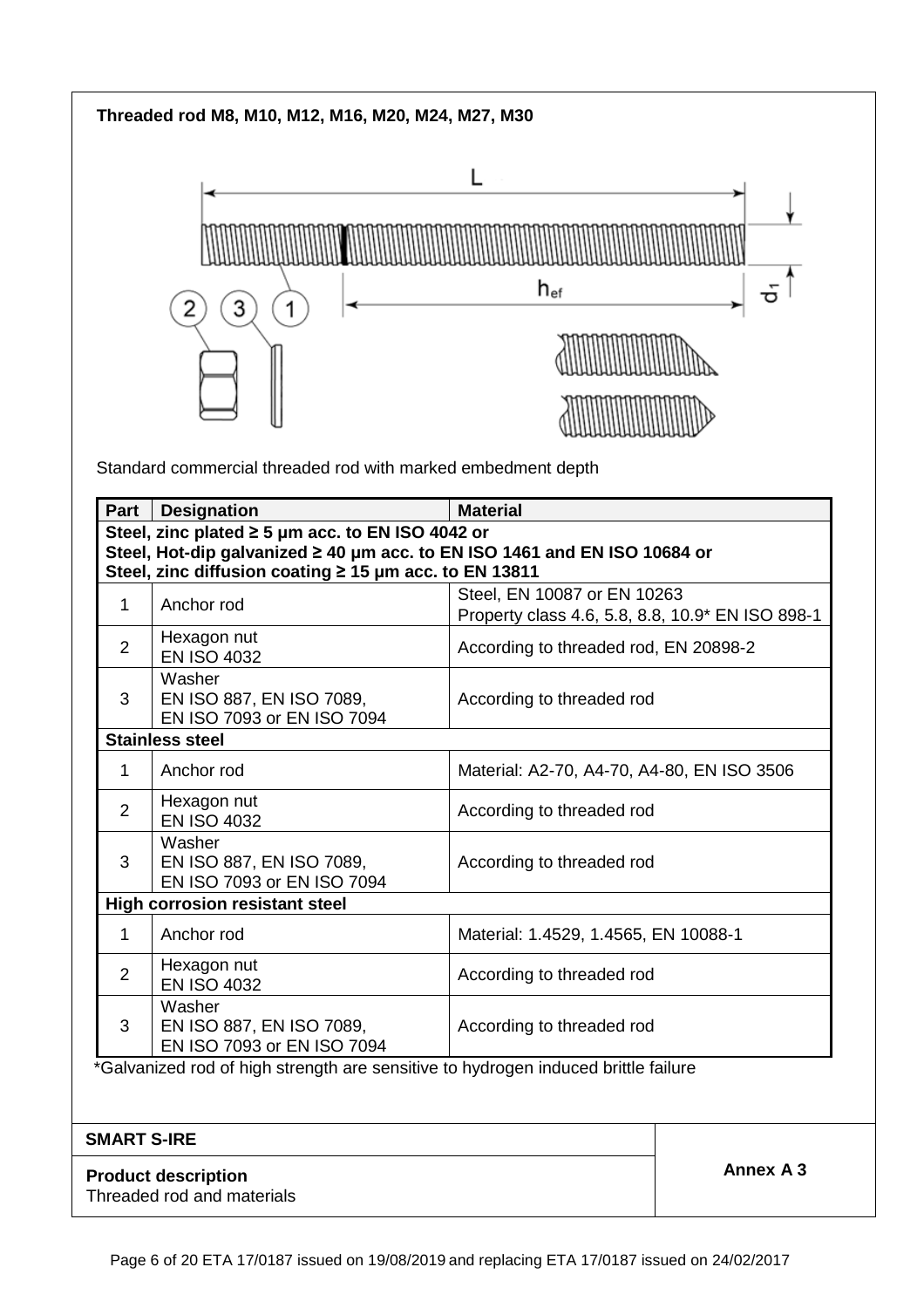# **Rebar Ø8, Ø10, Ø12, Ø16, Ø20, Ø25, Ø32**

Standard commercial reinforcing bar with marked embedment depth

| <b>Product form</b>                                                                                                                                                    |                       |       | <b>Bars and de-coiled rods</b> |
|------------------------------------------------------------------------------------------------------------------------------------------------------------------------|-----------------------|-------|--------------------------------|
| Class<br>в<br>Characteristic yield strength $f_{vk}$ or $f_{0.2k}$ (MPa)<br>$\geq 1,08$<br>Characteristic strain at maximum force $\varepsilon_{uk}$ (%)<br>$\geq 5.0$ |                       |       |                                |
|                                                                                                                                                                        |                       |       | 400 to 600                     |
| Minimum value of $k = (f_t/f_v)_k$                                                                                                                                     |                       |       | $\geq 1,15$                    |
|                                                                                                                                                                        |                       |       | < 1,35                         |
|                                                                                                                                                                        |                       |       | $\geq 7,5$                     |
| <b>Bendability</b>                                                                                                                                                     |                       |       | Bend/Rebend test               |
| Maximum deviation from nominal                                                                                                                                         | Nominal bar size (mm) |       |                                |
| mass (individual bar) (%)                                                                                                                                              | $\leq 8$              | ±6,0  |                                |
|                                                                                                                                                                        | > 8                   | ±4,5  |                                |
| Bond: Minimum relative rib area,                                                                                                                                       | Nominal bar size (mm) |       |                                |
| $t_{R,min}$                                                                                                                                                            | 8 to 12               | 0,040 |                                |
|                                                                                                                                                                        | >12                   | 0,056 |                                |

#### **SMART S-IRE**

**Product description** <br> **Product description** Rebars and materials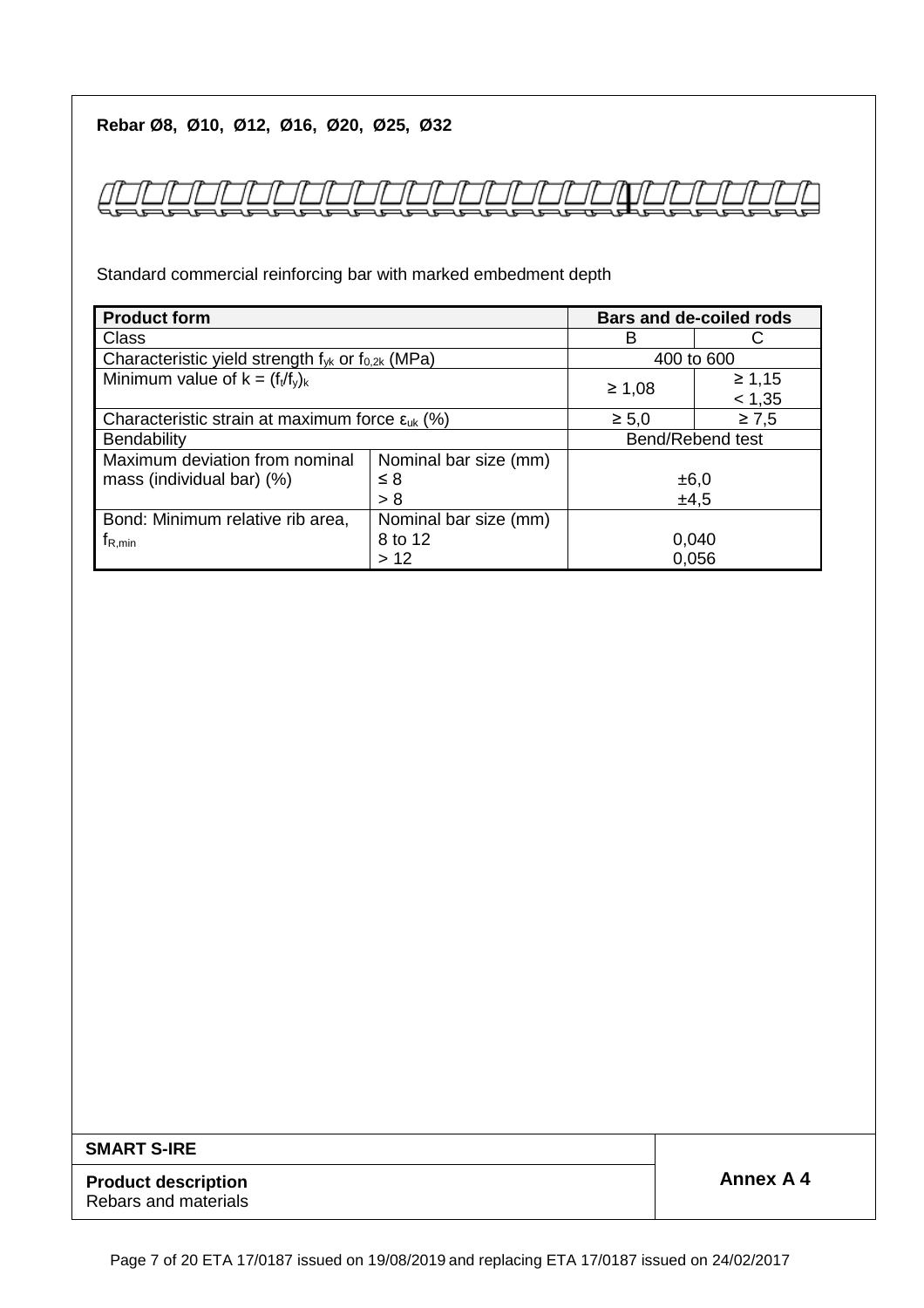#### **Specifications of intended use**

#### **Anchorages subject to:**

- Static and quasi-static load
- Seismic actions category C1 (max  $w = 0.5$  mm):
	- threaded rod size M8, M10, M12, M16, M20, M24, M27, M30
		- rebar size Ø10, Ø12, Ø16, Ø20, Ø25, Ø32
- Seismic actions category C2 (max  $w = 0.8$  mm): threaded rod size M12, M16, M20

#### **Base materials**

- Cracked and uncracked concrete
- Reinforced or unreinforced normal weight concrete of strength class C20/25 at minimum and C50/60 at maximum according EN 206:2013.

#### **Temperature range:**

• T3: -40°C to +70°C (max. short. term temperature +70°C and max. long term temperature +50°C)

#### **Use conditions (Environmental conditions)**

- (X1) Structures subject to dry internal conditions (zinc coated steel, stainless steel, high corrosion resistance steel).
- (X2) Structures subject to external atmospheric exposure (including industrial and marine environment) and to permanently damp internal condition, if no particular aggressive conditions exist (stainless steel A4, high corrosion resistant steel).
- (X3) Structures subject to external atmospheric exposure and to permanently damp internal condition, if other particular aggressive conditions exist (high corrosion resistant steel).

 Note: Particular aggressive conditions are e.g. permanent, alternating immersion in seawater or the splash zone of seawater, chloride atmosphere of indoor swimming pools or atmosphere with extreme chemical pollution (e.g. in desulphurization plants or road tunnels where de-icing materials are used).

#### **Concrete conditions:**

- I1 installation in dry or wet (water saturated) concrete and use in service in dry or wet concrete.
- I2 installation in water-filled (not sea water) and use in service in dry or wet concrete

#### **Design:**

- The anchorages are designed in accordance with the EN 1992-4 under the responsibility of an engineer experienced in anchorages and concrete work.
- Verifiable calculation notes and drawings are prepared taking account of the loads to be anchored. The position of the anchor is indicated on the design drawings.
- Anchorages under seismic actions (cracked concrete) have to be designed in accordance with EN 1992-4.

#### **Installation:**

- Hole drilling by hammer drill mode.
- Anchor installation carried out by appropriately qualified personnel and under the supervision of the person responsible for technical matters of the site.

#### **Installation direction:**

• D3 – downward and horizontal and upwards (e.g. overhead) installation

#### **SMART S-IRE**

#### **Intended use Annex B 1 Specifications**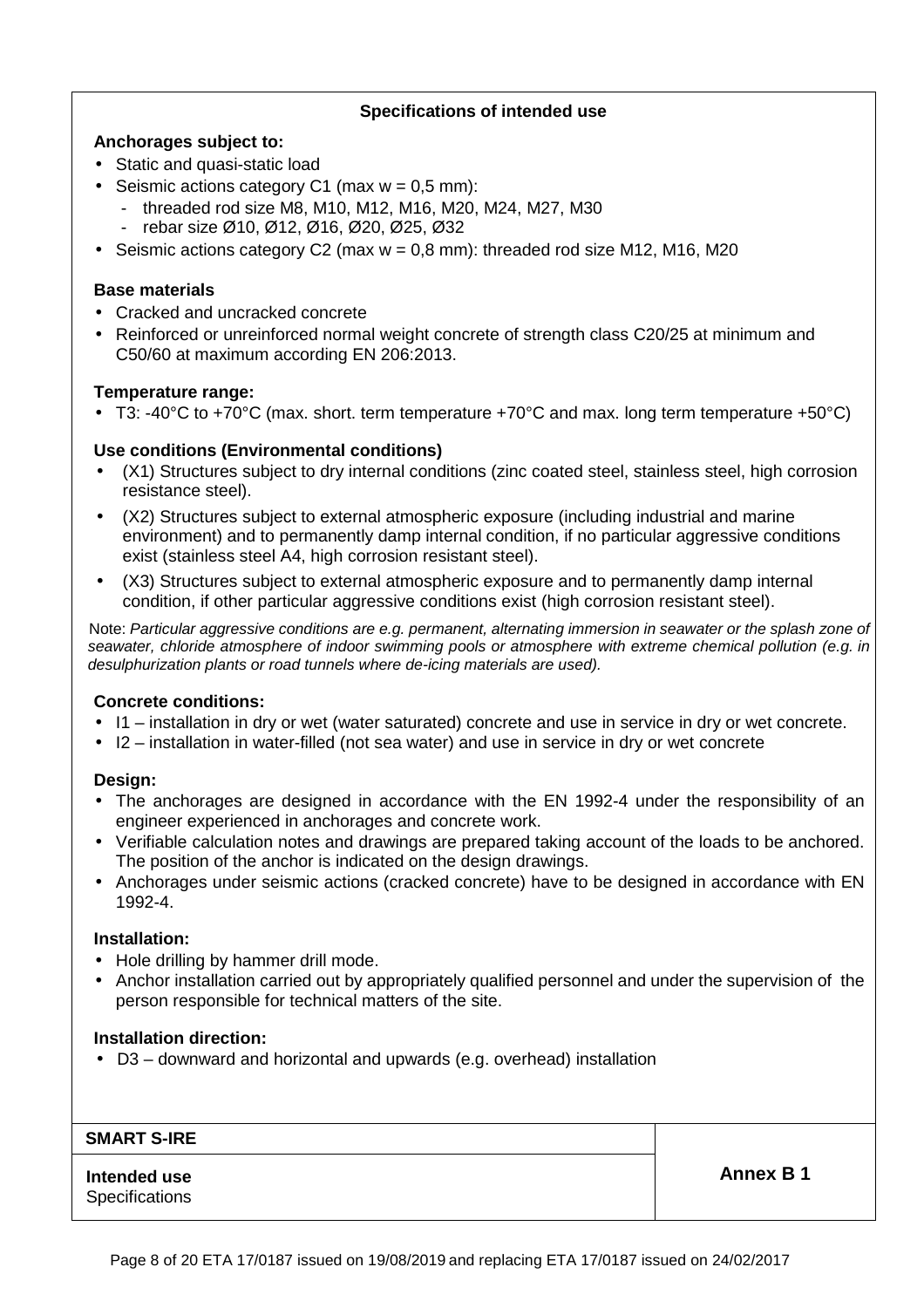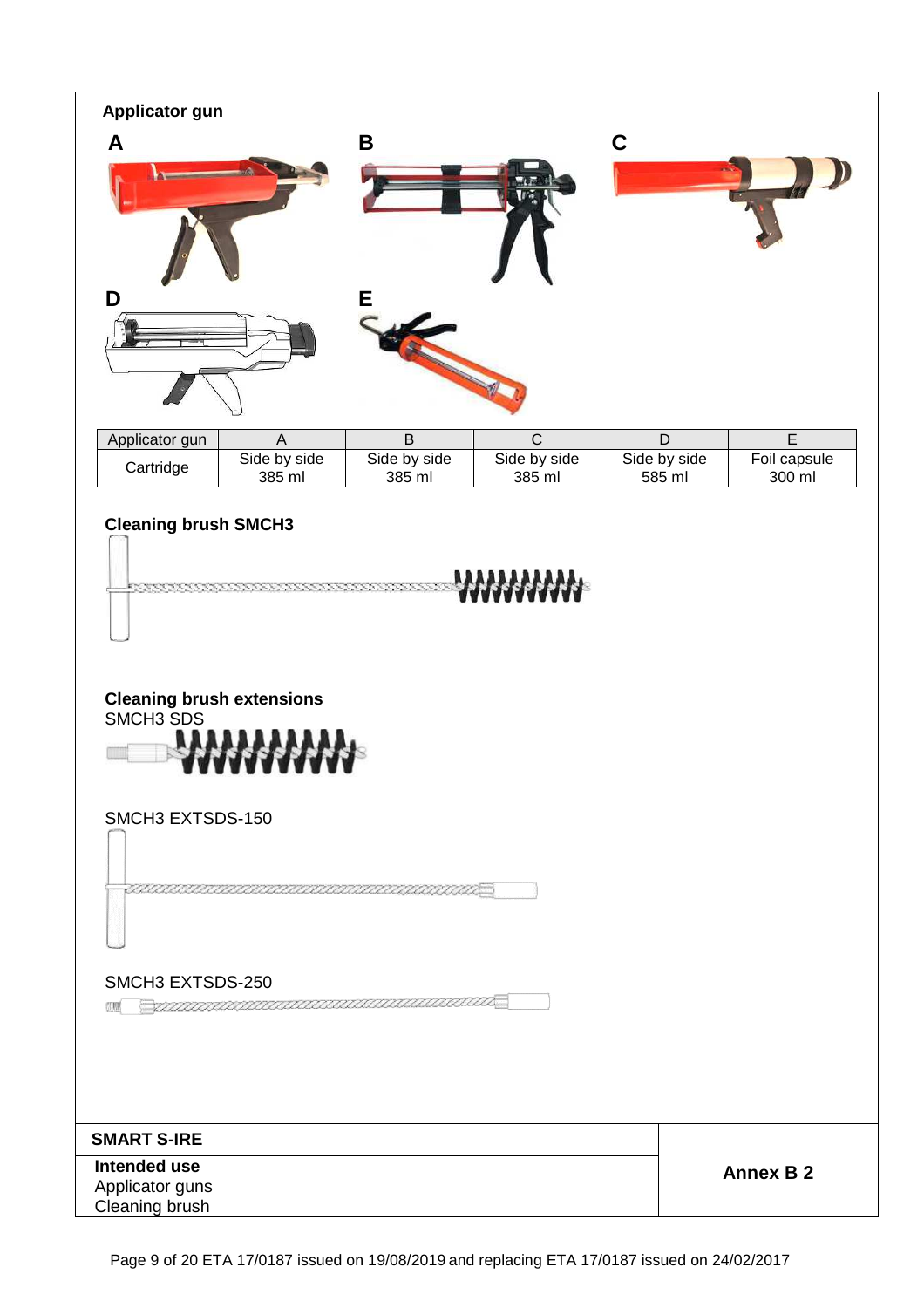#### **Installation instructions**

Before commencing installation ensure the operative is equipped with appropriate personal protection equipment, SDS Hammer Drill, Air, Hole Cleaning Brush, good quality Dispensing Tool – either manual or power operated, Chemical cartridge with mixing nozzle and extension tube, if needed.



**1/** Using the SDS Hammer Drill in rotary hammer mode for drilling, with a carbide tipped drill bit of the appropriate size, drill the hole to the specified hole diameter and depth





**2/** Insert the Air Lance to the bottom of the hole and depress the trigger for 2 seconds. The compressed air must be clean – free from water and oil – and at a minimum pressure of 6bar (90psi). **Perform the blowing operation twice**.

**3/** Select the correct size Hole Cleaning Brush. Ensure that the brush is in good condition and the correct diameter. Insert the brush to the bottom of the hole, using a brush extension if needed to reach the bottom of the hole and withdraw with a twisting motion. There should be positive interaction between the steel bristles of the brush and the sides of the drilled hole. **Perform the brushing operation twice.**

**4/** Repeat 2

**5/** Repeat 3

**6/** Repeat 2

**7/** Select the appropriate static mixer nozzle, checking that the mixing elements are present and correct. Do not modify the mixer. Attach mixer nozzle to the cartridge. Check the Dispensing Tool is in good working order. Place the cartridge into the dispensing tool.

Note: The SMCH4-07 is in two sections. One section contains the mixing elements and the other section is an extension piece. Connect the extension piece to the mixing section by pushing the two sections firmly together until a positive engagement is felt.





**9/** Attach an extension tube with resin stopper (if required) to the end of the amixing nozzle with a push fit (The extension tubes may be pushed into the resin stoppers and are held in place with a coarse internal thread).



**10/** Insert the mixing nozzle to the bottom of the hole. Extrude the resin and **Finally withdraw the nozzle from the** hole. **Ensure no air voids are created** as the nozzle is withdrawn. Inject resin until the hole is approximately 3⁄4 full and remove the nozzle from the hole.



**11/** Select the steel anchor element ensuring it is free from oil or other contaminants, and mark with the required embedment depth. Insert the steel element into the hole using a back and forth twisting motion to ensure complete cover, until it reaches the bottom of the hole. Excess resin will be expelled from the hole evenly around the steel element and there shall be no gaps between the anchor element and the wall of the drilled hole.



**12/** Clean any excess resin from around the mouth of the hole



**13/** Do not disturb the anchor until at least the minimum cure time has elapsed. Refer to the Working and Load Timetable to determine the appropriate cure time



**14/** Position the fixture and tighten the anchor to the appropriate installation torque.

**Do not over-torque the anchor as this could adversely affect its performance.**

#### **SMART S-IRE**

mart°

**Intended use Annex B 3** Installation procedure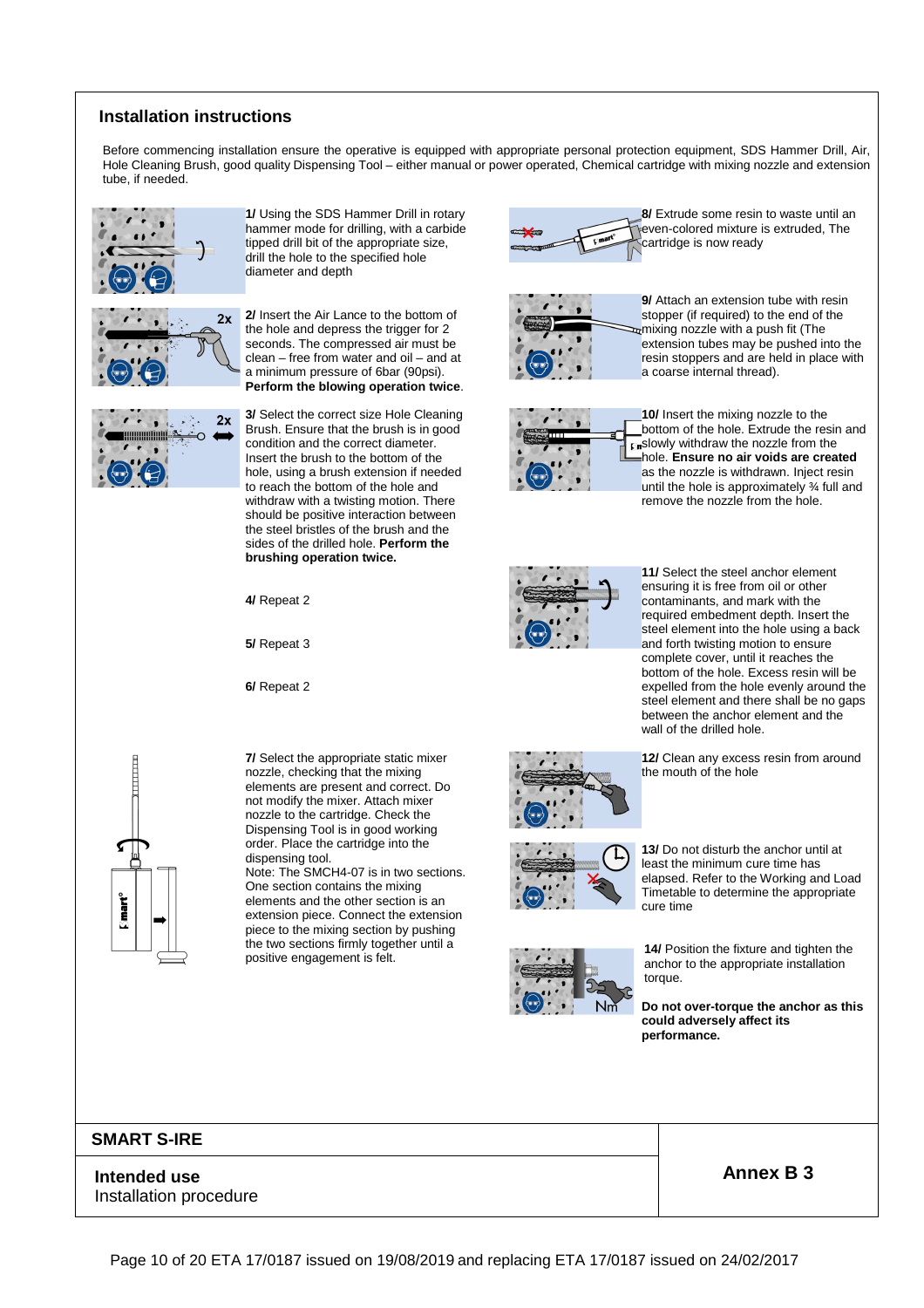#### **Installation instructions**

#### **Overhead Substrate Installation Method**



**1/** Using the SDS Hammer Drill in rotary hammer mode for drilling, with a carbide tipped drill bit of the appropriate size, drill the hole to the specified hole diameter and depth



**2/** Insert the Air Lance to the bottom of the hole and depress the trigger for 2 seconds. The compressed air must be clean – free from water and oil – and at a minimum pressure of 6bar (90psi). **Perform the blowing operation twice**.



**3/** Select the correct size Hole Cleaning Brush. Ensure that the brush is in good condition and the correct diameter. Insert the brush to the bottom of the hole, using a brush extension if needed to reach the bottom of the hole and withdraw with a twisting motion. There should be positive interaction between the steel bristles of the brush and the sides of the drilled hole. **Perform the brushing operation twice.**

**4/** Repeat 2

**5/** Repeat 3

**6/** Repeat 2

mart<sup>o</sup> K.

checking that the mixing elements are present and correct. Do not modify the mixer. Attach mixer nozzle to the cartridge. Check the Dispensing Tool is in good working order. Place the cartridge into the dispensing tool. **Note:** The SMCH4-07 is in two sections. One section contains the mixing elements and the other section is an extension piece. Connect the extension piece to the mixing section by pushing the two sections firmly together until a positive engagement is felt.

**7/** Select the appropriate static mixer nozzle,



**8/** Extrude some resin to waste until an evencolored mixture is extruded, The cartridge is now ready

**9/** Attach an extension tube with resin stopper (if required) to the end of the mixing nozzle with a push fit (The extension tubes may be pushed into the resin stoppers and are held in place

with a coarse internal thread).



**10/** Insert the mixing nozzle to the bottom of the hole. Extrude the resin and slowly withdraw the nozzle from the hole. **Ensure no air voids are created** as the nozzle is withdrawn. Inject resin until the hole is approximately ¾ full and remove the nozzle from the hole.



**11/** Select the steel anchor element ensuring it is free from oil or other contaminants, and mark with the required embedment depth. Insert the steel element into the hole using a back and forth twisting motion to ensure complete cover, until it reaches the bottom of the hole. Excess resin will be expelled from the hole evenly around the steel element and there shall be no gaps between the anchor element and the wall of the drilled hole.

**12/** Clean any excess resin from around the mouth of the hole



**13/** Do not disturb the anchor until at least the minimum cure time has elapsed. Refer to the Working and Load Timetable to determine the appropriate cure time

**14/** Position the fixture and tighten the anchor to the appropriate installation torque.

**Do not over-torque the anchor as this could adversely affect its performance.**

**SMART S-IRE**

**Intended use Annex B 4** Installation procedure



Page 11 of 20 ETA 17/0187 issued on 19/08/2019 and replacing ETA 17/0187 issued on 24/02/2017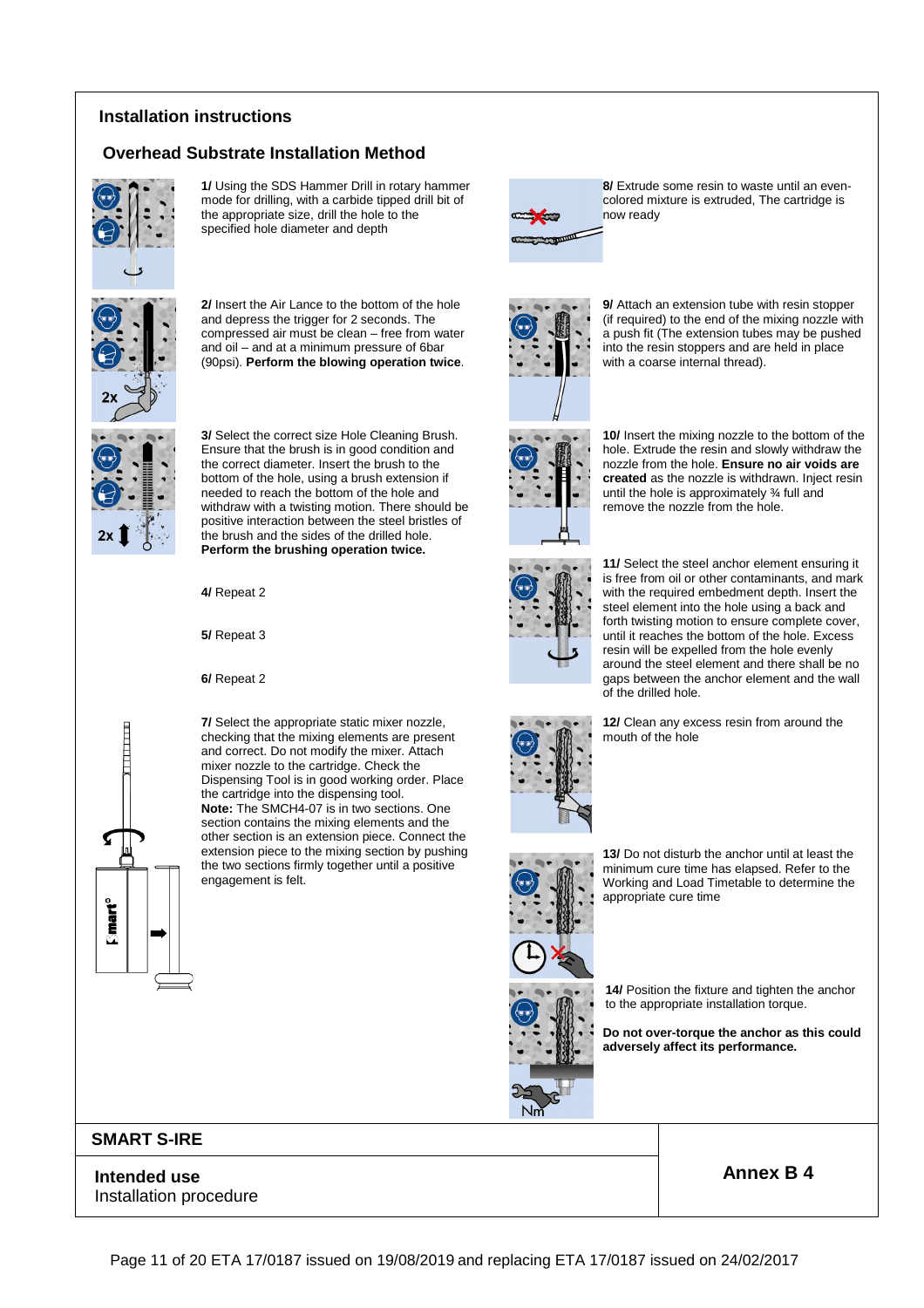| <b>Table B1:</b> Installation parameters of threaded rod |
|----------------------------------------------------------|
|                                                          |

| <b>. apic D</b> o.aao paramotoro or un oadod rod |                  |             |                     |                                       |                     |                     |                     |                     |                     |                     |
|--------------------------------------------------|------------------|-------------|---------------------|---------------------------------------|---------------------|---------------------|---------------------|---------------------|---------------------|---------------------|
| <b>Size</b>                                      |                  |             | M8                  | M <sub>10</sub>                       | M <sub>12</sub>     | M <sub>16</sub>     | <b>M20</b>          | M <sub>24</sub>     | M27                 | M30                 |
| Nominal drill hole diameter                      | $\varnothing$ do | [mm]        | 10                  | 12                                    | 14                  | 18                  | 22                  | 26                  | 30                  | 35                  |
| Cleaning brush                                   |                  |             | S11HF               | S14HF                                 | S14/15HF            | S <sub>22</sub> HF  | S <sub>24</sub> HF  | S31HF               | S31HF               | S38HF               |
| Torque moment                                    | max Tfixt        | <b>INml</b> | 10                  | 20                                    | 40                  | 80                  | 120                 | 160                 | 180                 | 200                 |
| Embedment depth for hef, min                     | $h_{\text{ef}}$  | [mm]        | 60                  | 60                                    | 70                  | 80                  | 90                  | 96                  | 108                 | 120                 |
| Embedment depth for het, max                     | hefl             | [mm]        | 160                 | 200                                   | 240                 | 320                 | 400                 | 480                 | 540                 | 600                 |
| Depth of drill hole                              | hol              | [mm]        | $h_{\text{ef}} + 5$ | $h_{\text{ef}} + 5$                   | $h_{\text{ef}} + 5$ | $h_{\text{ef}} + 5$ | $h_{\text{ef}} + 5$ | $h_{\text{ef}} + 5$ | $h_{\text{ef}} + 5$ | $h_{\text{ef}} + 5$ |
| Minimum edge distance                            | Cmin             | [mm]        | 40                  | 40                                    | 40                  | 40                  | 50                  | 50                  | 50                  | 60                  |
| Minimum spacing                                  | Sminl            | [mm]        | 40                  | 40                                    | 40                  | 40                  | 50                  | 50                  | 50                  | 60                  |
| Minimum thickness of member                      | $h_{min}$        | [mm]        |                     | $h_{\text{ef}} + 30$ mm $\geq 100$ mm |                     |                     |                     | $hef + 2do$         |                     |                     |

#### **Table B2**: Installation parameters of rebar

| <b>Size</b>                             |                             |                         | Ø8                  | Ø10                       | Ø12                 | Ø16                 | Ø20                 | Ø <sub>25</sub>     | Ø32                 |
|-----------------------------------------|-----------------------------|-------------------------|---------------------|---------------------------|---------------------|---------------------|---------------------|---------------------|---------------------|
| Nominal drill hole diameter             |                             | $\varnothing$ do   [mm] | 12                  | 14                        | 16                  | 20                  | 25                  | 32                  | 40                  |
| Cleaning brush                          |                             |                         | S12/13HF            | S14/15HF                  | S18HF               | S <sub>22</sub> HF  | S <sub>27</sub> HF  | S35HF               | S43HF               |
| Torque moment                           | $max$ $T_{\text{fix}}$ [Nm] |                         | 10                  | 20                        | 40                  | 80                  | 120                 | 180                 | 200                 |
| Embedment depth for het,min             | h <sub>ef</sub>             | [mm]                    | 60                  | 60                        | 70                  | 80                  | 90                  | 100                 | 128                 |
| Embedment depth for $h_{\text{ef,max}}$ | h <sub>ef</sub>             | [mm]                    | 160                 | 200                       | 240                 | 320                 | 400                 | 500                 | 640                 |
| Depth of drill hole                     | $h_0$                       | [mm]                    | $h_{\text{ef}} + 5$ | $h_{\text{ef}}+5$         | $h_{\text{ef}} + 5$ | $h_{\text{ef}} + 5$ | $h_{\text{ef}} + 5$ | $h_{\text{ef}} + 5$ | $h_{\text{ef}} + 5$ |
| Minimum edge distance                   | Cmin                        | [mm]                    | 40                  | 40                        | 40                  | 40                  | 50                  | 50                  | 70                  |
| Minimum spacing                         | Smin                        | [mm]                    | 40                  | 40                        | 40                  | 40                  | 50                  | 50                  | 70                  |
| Minimum thickness of member             | h <sub>min</sub>            | [mm]                    |                     | het + 30 mm $\geq$ 100 mm |                     |                     |                     | $hef + 2do$         |                     |

#### **Table B3**: Minimum curing time

| <b>Base Material Temperature</b><br>[°C] | Cartridge<br>Temperature [°C]           | T Work<br>[mins] | T Load<br>[hrs] |
|------------------------------------------|-----------------------------------------|------------------|-----------------|
| +5<br>$+5^{\circ}$ C to $+10$            | Minimum $+10$                           | 300<br>150       | 24              |
| +10 $^{\circ}$ C to +15                  | +10 $^{\circ}$ C to +15                 | 40               | 18              |
| +15 $^{\circ}$ C to +20                  | +15 $^{\circ}$ C to +20                 | 25               | 12              |
| +20 $^{\circ}$ C to +25                  | +20 $^{\circ}$ C to +25                 | 18               | 8               |
| +25 $^{\circ}$ C to +30                  | +25 $^{\circ}$ C to +30                 | 12               | 6               |
| +30 $^{\circ}$ C to +35                  | +30 $^{\circ}$ C to +35                 | 8                |                 |
| +35 $^{\circ}$ C to +40                  | +35 $^{\circ}$ C to +40                 | 6                | 2               |
|                                          | Ensure cartridge is $\geq 10^{\circ}$ C |                  |                 |

T Work is typical gel time at highest base material temperature in the range.

T Load is minimum set time required until load can be applied at the lowest temperature in the range.

#### **SMART S-IRE**

**Intended use** <br> **Annex B 5** Installation parameters Curing time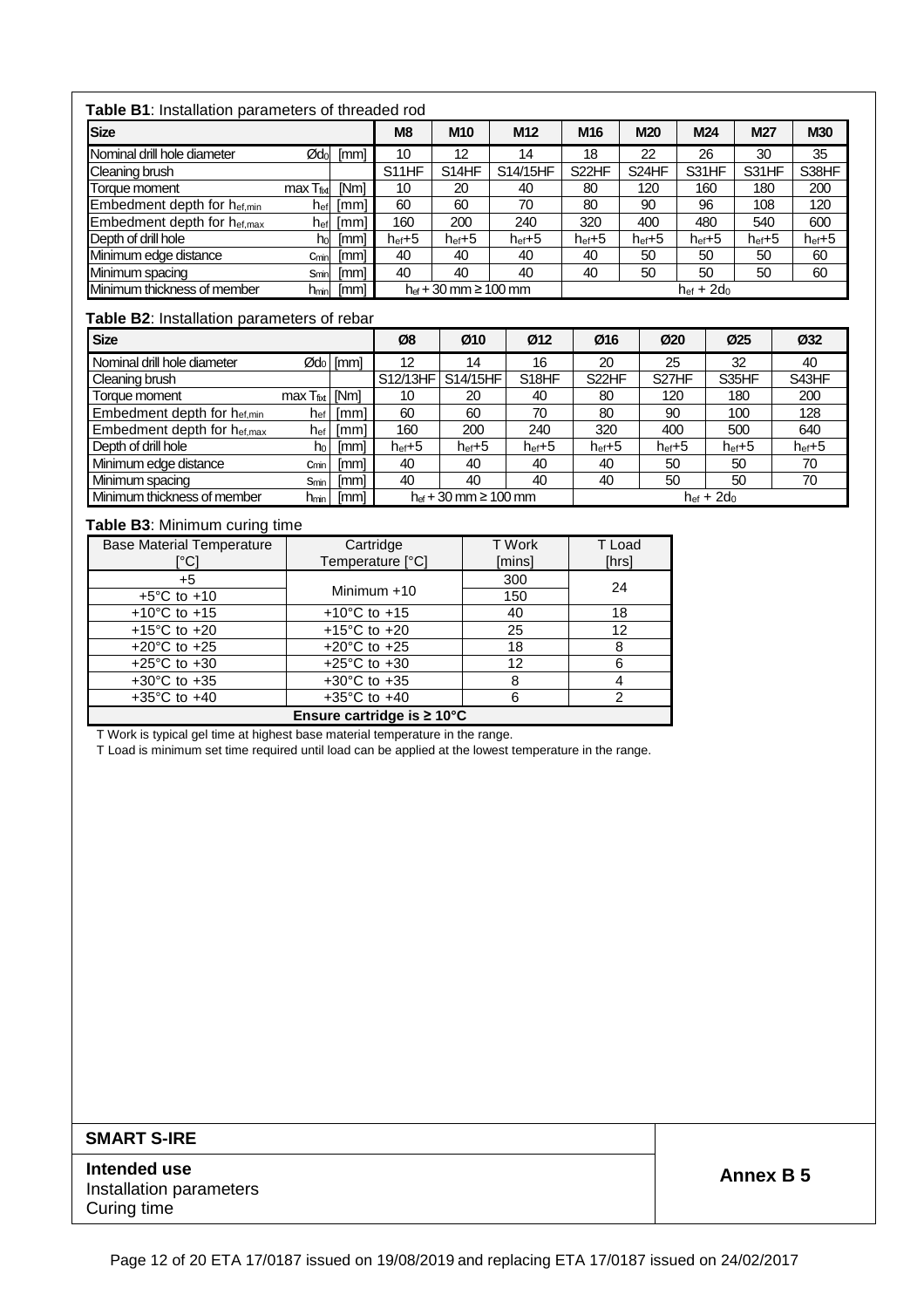| Steel failure - Characteristic resistance                          |                                  |                                                                                                                                                                                                                                                                                                                                                                                                                                                                                                                                                                                                                                                                                                                                                                                                                                                                                          |                        |                |     |     |             |                                                                    |     |     |            |
|--------------------------------------------------------------------|----------------------------------|------------------------------------------------------------------------------------------------------------------------------------------------------------------------------------------------------------------------------------------------------------------------------------------------------------------------------------------------------------------------------------------------------------------------------------------------------------------------------------------------------------------------------------------------------------------------------------------------------------------------------------------------------------------------------------------------------------------------------------------------------------------------------------------------------------------------------------------------------------------------------------------|------------------------|----------------|-----|-----|-------------|--------------------------------------------------------------------|-----|-----|------------|
| <b>Size</b>                                                        |                                  |                                                                                                                                                                                                                                                                                                                                                                                                                                                                                                                                                                                                                                                                                                                                                                                                                                                                                          | M8                     | M10            | M12 |     | M16         | M20                                                                | M24 | M27 | <b>M30</b> |
| Steel grade 4.6                                                    | $N_{Rk,s}$                       | [kN]                                                                                                                                                                                                                                                                                                                                                                                                                                                                                                                                                                                                                                                                                                                                                                                                                                                                                     | 15                     | 23             | 34  |     | 63          | 98                                                                 | 141 | 184 | 224        |
| Partial safety factor                                              | YMs                              | $[$                                                                                                                                                                                                                                                                                                                                                                                                                                                                                                                                                                                                                                                                                                                                                                                                                                                                                      |                        |                |     |     | 2,00        |                                                                    |     |     |            |
| Steel grade 5.8                                                    | N <sub>Rk,s</sub>                | [kN]                                                                                                                                                                                                                                                                                                                                                                                                                                                                                                                                                                                                                                                                                                                                                                                                                                                                                     | 18                     | 29             | 42  |     | 79          | 123                                                                | 177 | 230 | 281        |
| Partial safety factor                                              | YMs                              | $[\cdot]$                                                                                                                                                                                                                                                                                                                                                                                                                                                                                                                                                                                                                                                                                                                                                                                                                                                                                |                        |                |     |     | 1,50        |                                                                    |     |     |            |
| Steel grade 8.8                                                    | N <sub>Rk,s</sub>                | [kN]                                                                                                                                                                                                                                                                                                                                                                                                                                                                                                                                                                                                                                                                                                                                                                                                                                                                                     | 29                     | 46             | 67  |     | 126         | 196                                                                | 282 | 367 | 449        |
| Partial safety factor                                              | $\gamma$ Ms                      | $[\cdot] % \centering \includegraphics[width=0.9\columnwidth]{figures/fig_10.pdf} \caption{The graph $\mathcal{N}_1$ is a function of the number of~\textit{N}_1$ and the number of~\textit{N}_2$ is a function of the number of~\textit{N}_1$ (top) and the number of~\textit{N}_2$ (bottom) and the number of~\textit{N}_1$ (bottom) and the number of~\textit{N}_2$ (bottom) and the number of~\textit{N}_1$ (bottom) and the number of~\textit{N}_2$ (bottom) and the number of~\textit{N}_1$ (bottom) and the number of~\textit{N}_2$ (bottom) and the number of~\textit{N}_1$ (bottom) and the number$                                                                                                                                                                                                                                                                             |                        |                |     |     | 1,50        |                                                                    |     |     |            |
| Steel grade 10.9<br>Partial safety factor                          | $N_{\rm Rk,s}$                   | [kN]<br>$[$                                                                                                                                                                                                                                                                                                                                                                                                                                                                                                                                                                                                                                                                                                                                                                                                                                                                              | 37                     | 58             | 84  |     | 157<br>1,33 | 245                                                                | 353 | 459 | 561        |
| Stainless steel grade A2-70, A4-70                                 | $\gamma$ Ms<br>N <sub>Rk,s</sub> | [kN]                                                                                                                                                                                                                                                                                                                                                                                                                                                                                                                                                                                                                                                                                                                                                                                                                                                                                     | 26                     | 41             | 59  |     | 110         | 172                                                                | 247 | 321 | 393        |
| Partial safety factor                                              | YMs                              | $[\cdot]$                                                                                                                                                                                                                                                                                                                                                                                                                                                                                                                                                                                                                                                                                                                                                                                                                                                                                |                        |                |     |     | 1,87        |                                                                    |     |     |            |
| Stainless steel grade A4-80                                        | N <sub>Rk,s</sub>                | [kN]                                                                                                                                                                                                                                                                                                                                                                                                                                                                                                                                                                                                                                                                                                                                                                                                                                                                                     | 29                     | 46             | 67  |     | 126         | 196                                                                | 282 | 367 | 449        |
| Partial safety factor                                              | $\gamma$ Ms                      | $[\cdot]$                                                                                                                                                                                                                                                                                                                                                                                                                                                                                                                                                                                                                                                                                                                                                                                                                                                                                |                        |                |     |     | 1,60        |                                                                    |     |     |            |
| Stainless steel grade 1.4529                                       | $N_{\rm Rk,s}$                   | [kN]                                                                                                                                                                                                                                                                                                                                                                                                                                                                                                                                                                                                                                                                                                                                                                                                                                                                                     | 26                     | 41             | 59  |     | 110         | 172                                                                | 247 | 321 | 393        |
| Partial safety factor                                              | $\gamma$ Ms                      | $[\cdot]$                                                                                                                                                                                                                                                                                                                                                                                                                                                                                                                                                                                                                                                                                                                                                                                                                                                                                |                        |                |     |     | 1,50        |                                                                    |     |     |            |
| Stainless steel grade 1.4565                                       | $N_{\rm Rk,s}$                   | [kN]                                                                                                                                                                                                                                                                                                                                                                                                                                                                                                                                                                                                                                                                                                                                                                                                                                                                                     | 26                     | 41             | 59  |     | 110         | 172                                                                | 247 | 321 | 393        |
| Partial safety factor                                              | $\gamma$ <sub>Ms</sub>           | I-l                                                                                                                                                                                                                                                                                                                                                                                                                                                                                                                                                                                                                                                                                                                                                                                                                                                                                      |                        |                |     |     | 1,87        |                                                                    |     |     |            |
| Combined pullout and concrete cone failure in concrete C20/25      |                                  |                                                                                                                                                                                                                                                                                                                                                                                                                                                                                                                                                                                                                                                                                                                                                                                                                                                                                          |                        |                |     |     |             |                                                                    |     |     |            |
| <b>Size</b>                                                        |                                  |                                                                                                                                                                                                                                                                                                                                                                                                                                                                                                                                                                                                                                                                                                                                                                                                                                                                                          |                        | M8             | M10 | M12 | M16         | M20                                                                | M24 | M27 | <b>M30</b> |
| Characteristic bond resistance in uncracked concrete               |                                  |                                                                                                                                                                                                                                                                                                                                                                                                                                                                                                                                                                                                                                                                                                                                                                                                                                                                                          |                        |                |     |     |             |                                                                    |     |     |            |
| Temperature T3: -40°C to +70°C                                     | $TRk,$ ucr                       |                                                                                                                                                                                                                                                                                                                                                                                                                                                                                                                                                                                                                                                                                                                                                                                                                                                                                          | $[N/mm^2]$             | 14             | 13  | 13  | 12          | 12                                                                 | 11  | 10  | 9          |
| Dry, wet concrete, flooded hole                                    |                                  |                                                                                                                                                                                                                                                                                                                                                                                                                                                                                                                                                                                                                                                                                                                                                                                                                                                                                          |                        |                |     |     |             |                                                                    |     |     |            |
| Partial safety factor                                              |                                  | Yinst                                                                                                                                                                                                                                                                                                                                                                                                                                                                                                                                                                                                                                                                                                                                                                                                                                                                                    | $\lceil - \rceil$      |                |     |     |             | 1,0                                                                |     |     |            |
|                                                                    | C25/30                           |                                                                                                                                                                                                                                                                                                                                                                                                                                                                                                                                                                                                                                                                                                                                                                                                                                                                                          |                        |                |     |     |             | 1,02                                                               |     |     |            |
|                                                                    | C30/37                           |                                                                                                                                                                                                                                                                                                                                                                                                                                                                                                                                                                                                                                                                                                                                                                                                                                                                                          |                        |                |     |     |             | 1,04                                                               |     |     |            |
| Factor for uncracked concrete                                      | C35/45                           |                                                                                                                                                                                                                                                                                                                                                                                                                                                                                                                                                                                                                                                                                                                                                                                                                                                                                          | $[\cdot]$              |                |     |     |             | 1,06                                                               |     |     |            |
|                                                                    | Ψc<br>C40/50                     |                                                                                                                                                                                                                                                                                                                                                                                                                                                                                                                                                                                                                                                                                                                                                                                                                                                                                          |                        |                |     |     |             | 1,07                                                               |     |     |            |
|                                                                    | C45/55                           |                                                                                                                                                                                                                                                                                                                                                                                                                                                                                                                                                                                                                                                                                                                                                                                                                                                                                          |                        |                |     |     |             | 1,08                                                               |     |     |            |
|                                                                    | C50/60                           |                                                                                                                                                                                                                                                                                                                                                                                                                                                                                                                                                                                                                                                                                                                                                                                                                                                                                          |                        |                |     |     |             | 1,09                                                               |     |     |            |
| Characteristic bond resistance in cracked concrete                 |                                  |                                                                                                                                                                                                                                                                                                                                                                                                                                                                                                                                                                                                                                                                                                                                                                                                                                                                                          |                        |                |     |     |             |                                                                    |     |     |            |
| Temperature T3: -40°C to +70°C                                     | TRk, cr                          |                                                                                                                                                                                                                                                                                                                                                                                                                                                                                                                                                                                                                                                                                                                                                                                                                                                                                          | $[N/mm^2]$             | 8              | 8   | 7,5 | 7,5         | 7                                                                  | 7   | 5   | 5          |
| Dry, wet concrete, flooded hole                                    |                                  |                                                                                                                                                                                                                                                                                                                                                                                                                                                                                                                                                                                                                                                                                                                                                                                                                                                                                          |                        |                |     |     |             |                                                                    |     |     |            |
| Partial safety factor                                              |                                  | Yinst                                                                                                                                                                                                                                                                                                                                                                                                                                                                                                                                                                                                                                                                                                                                                                                                                                                                                    | $\overline{[} \cdot ]$ |                |     |     |             | 1,0                                                                |     |     |            |
|                                                                    | C25/30<br>C30/37                 |                                                                                                                                                                                                                                                                                                                                                                                                                                                                                                                                                                                                                                                                                                                                                                                                                                                                                          |                        |                |     |     |             | 1,02<br>1,04                                                       |     |     |            |
|                                                                    | C35/45                           |                                                                                                                                                                                                                                                                                                                                                                                                                                                                                                                                                                                                                                                                                                                                                                                                                                                                                          |                        |                |     |     |             | 1,06                                                               |     |     |            |
| Factor for cracked concrete                                        | $\Psi$ c<br>C40/50               |                                                                                                                                                                                                                                                                                                                                                                                                                                                                                                                                                                                                                                                                                                                                                                                                                                                                                          | $[\cdot]$              |                |     |     |             | 1,07                                                               |     |     |            |
|                                                                    | C45/55                           |                                                                                                                                                                                                                                                                                                                                                                                                                                                                                                                                                                                                                                                                                                                                                                                                                                                                                          |                        |                |     |     |             | 1,08                                                               |     |     |            |
|                                                                    | C50/60                           |                                                                                                                                                                                                                                                                                                                                                                                                                                                                                                                                                                                                                                                                                                                                                                                                                                                                                          |                        |                |     |     |             | 1,09                                                               |     |     |            |
| <b>Concrete cone failure</b>                                       |                                  |                                                                                                                                                                                                                                                                                                                                                                                                                                                                                                                                                                                                                                                                                                                                                                                                                                                                                          |                        |                |     |     |             |                                                                    |     |     |            |
| Factor for concrete cone failure                                   |                                  |                                                                                                                                                                                                                                                                                                                                                                                                                                                                                                                                                                                                                                                                                                                                                                                                                                                                                          |                        |                |     |     |             |                                                                    |     |     |            |
| for uncracked concrete                                             | Kucr, N                          |                                                                                                                                                                                                                                                                                                                                                                                                                                                                                                                                                                                                                                                                                                                                                                                                                                                                                          |                        |                |     |     |             | 11                                                                 |     |     |            |
| Factor for concrete cone failure                                   |                                  | $[\cdot] % \centering \includegraphics[width=0.9\textwidth]{images/TrDiM-Architecture.png} % \caption{The first two different values of $S$ and $S$ are shown in the left, the first two different values of $S$ and $S$ are shown in the right, and the second two different values of $S$ are shown in the right, and the second two different values of $S$ are shown in the right, and the second two different values of $S$ are shown in the right, and the third two different values of $S$ are shown in the right, and the third two different values of $S$ are shown in the right, and the third two different values of $S$ are shown in the right, and the third two different values of $S$ are shown in the right, and the third two different values of $S$ are shown in the right, and the third two different values of $S$ are shown in the right, and the third two$ |                        |                |     |     |             |                                                                    |     |     |            |
| for cracked concrete                                               | $K_{cr,N}$                       |                                                                                                                                                                                                                                                                                                                                                                                                                                                                                                                                                                                                                                                                                                                                                                                                                                                                                          |                        |                |     |     |             | 7,7                                                                |     |     |            |
|                                                                    |                                  |                                                                                                                                                                                                                                                                                                                                                                                                                                                                                                                                                                                                                                                                                                                                                                                                                                                                                          |                        |                |     |     |             |                                                                    |     |     |            |
|                                                                    |                                  |                                                                                                                                                                                                                                                                                                                                                                                                                                                                                                                                                                                                                                                                                                                                                                                                                                                                                          |                        |                |     |     |             |                                                                    |     |     |            |
|                                                                    |                                  |                                                                                                                                                                                                                                                                                                                                                                                                                                                                                                                                                                                                                                                                                                                                                                                                                                                                                          |                        | M <sub>8</sub> |     |     |             |                                                                    |     | M27 | M30        |
|                                                                    |                                  |                                                                                                                                                                                                                                                                                                                                                                                                                                                                                                                                                                                                                                                                                                                                                                                                                                                                                          |                        |                |     |     |             |                                                                    |     |     |            |
|                                                                    | Scr, sp                          |                                                                                                                                                                                                                                                                                                                                                                                                                                                                                                                                                                                                                                                                                                                                                                                                                                                                                          | [mm]                   |                |     |     |             |                                                                    |     |     |            |
| Edge distance<br><b>Splitting failure</b><br>Size<br>Edge distance | $C_{cr,N}$<br>$C_{cr,sp}$        | [mm]                                                                                                                                                                                                                                                                                                                                                                                                                                                                                                                                                                                                                                                                                                                                                                                                                                                                                     | [mm]                   |                | M10 | M12 | M16         | $1,5h$ <sub>ef</sub><br>M20<br>$2 • h_{ef}$<br>$2 \cdot C_{cr,sp}$ | M24 |     |            |

#### Table C1: Design method EN 1992-4 Characteristic values of resistance to tension load of threaded rod

**Annex C 1 Performances**  Design according to EN 1992-4 Characteristic resistance for tension loads - threaded rod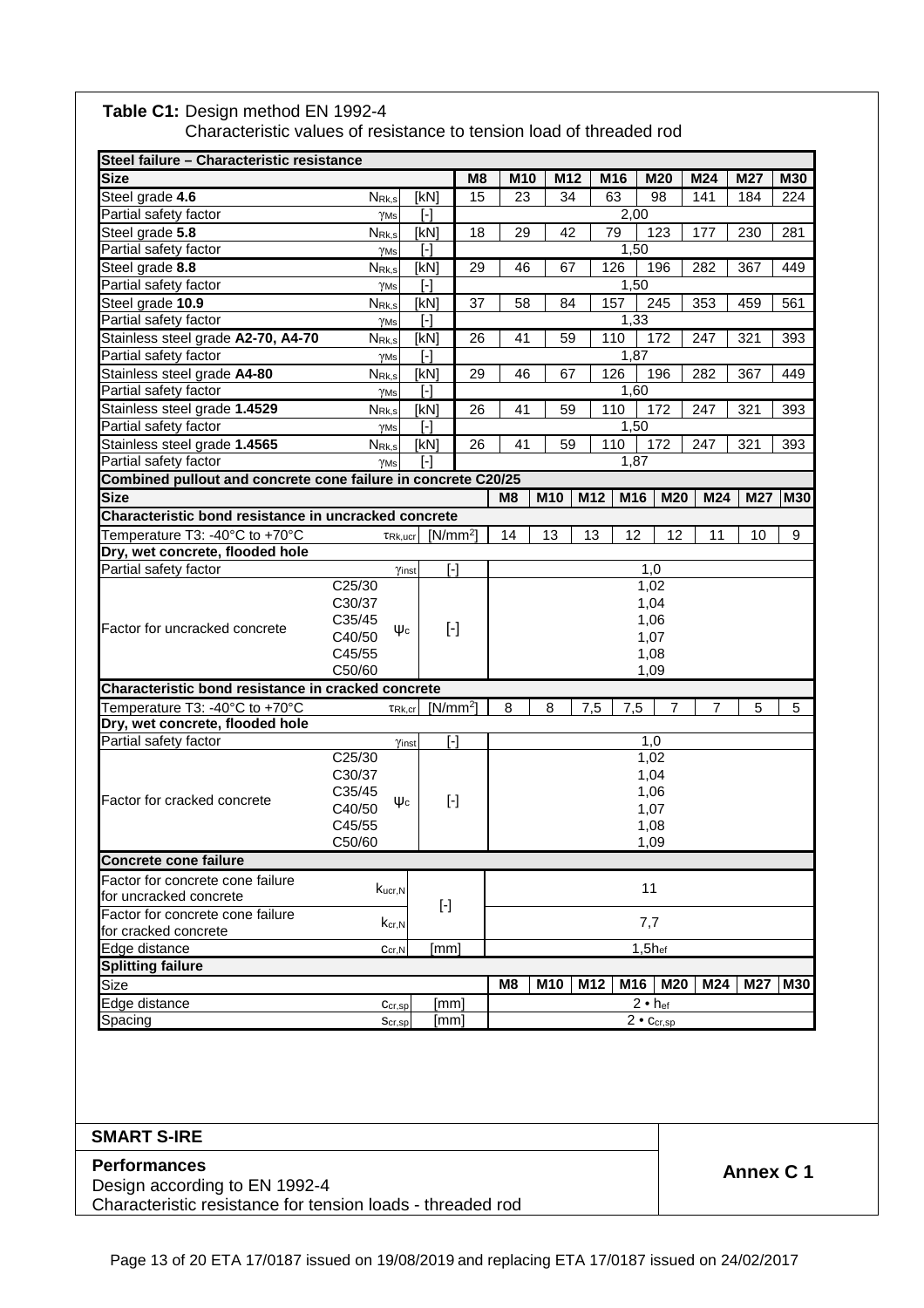|                                                      | Steel failure - Characteristic resistance |                                                                                                                                                                                                                                                                                                                                                                                                                                                                                                                                                                                                                                                                                                                                                                                                                                                                                                                            |                |     |     |                     |     |     |                |
|------------------------------------------------------|-------------------------------------------|----------------------------------------------------------------------------------------------------------------------------------------------------------------------------------------------------------------------------------------------------------------------------------------------------------------------------------------------------------------------------------------------------------------------------------------------------------------------------------------------------------------------------------------------------------------------------------------------------------------------------------------------------------------------------------------------------------------------------------------------------------------------------------------------------------------------------------------------------------------------------------------------------------------------------|----------------|-----|-----|---------------------|-----|-----|----------------|
| <b>Size</b>                                          |                                           |                                                                                                                                                                                                                                                                                                                                                                                                                                                                                                                                                                                                                                                                                                                                                                                                                                                                                                                            | Ø8             | Ø10 | Ø12 | Ø16                 | Ø20 | Ø25 | Ø32            |
| Rebar BSt 500 S                                      | $N_{\rm Rk,s}$                            | [kN]                                                                                                                                                                                                                                                                                                                                                                                                                                                                                                                                                                                                                                                                                                                                                                                                                                                                                                                       | 28             | 43  | 62  | 111                 | 173 | 270 | 442            |
| Partial safety factor                                | YMs                                       | $[\cdot]$                                                                                                                                                                                                                                                                                                                                                                                                                                                                                                                                                                                                                                                                                                                                                                                                                                                                                                                  |                |     |     | 1,4                 |     |     |                |
| Pullout failure in concrete C20/25                   |                                           |                                                                                                                                                                                                                                                                                                                                                                                                                                                                                                                                                                                                                                                                                                                                                                                                                                                                                                                            |                |     |     |                     |     |     |                |
| <b>Size</b>                                          |                                           |                                                                                                                                                                                                                                                                                                                                                                                                                                                                                                                                                                                                                                                                                                                                                                                                                                                                                                                            | Ø8             | Ø10 | Ø12 | Ø16                 | Ø20 | Ø25 | Ø32            |
| Characteristic bond resistance in uncracked concrete |                                           |                                                                                                                                                                                                                                                                                                                                                                                                                                                                                                                                                                                                                                                                                                                                                                                                                                                                                                                            |                |     |     |                     |     |     |                |
| Temperature T3: -40°C to +70°C                       | $TRk,$ ucr                                | $[N/mm^2]$                                                                                                                                                                                                                                                                                                                                                                                                                                                                                                                                                                                                                                                                                                                                                                                                                                                                                                                 | 12             | 12  | 12  | 11                  | 11  | 11  | $\overline{7}$ |
| Dry and wet concrete                                 |                                           |                                                                                                                                                                                                                                                                                                                                                                                                                                                                                                                                                                                                                                                                                                                                                                                                                                                                                                                            |                |     |     |                     |     |     |                |
| Installation safety factor                           | Yinst                                     | $[\cdot] % \centering \includegraphics[width=0.9\textwidth]{images/TrDiS/N-Architecture.png} % \caption{The first two different values of $N$ in the left and right.} \label{TrDiS/N-Architecture} %$                                                                                                                                                                                                                                                                                                                                                                                                                                                                                                                                                                                                                                                                                                                      |                |     |     | 1,0                 |     |     |                |
| <b>Flooded hole</b>                                  |                                           |                                                                                                                                                                                                                                                                                                                                                                                                                                                                                                                                                                                                                                                                                                                                                                                                                                                                                                                            |                |     |     |                     |     |     |                |
| Installation safety factor                           | Yinst                                     | $[\cdot]$                                                                                                                                                                                                                                                                                                                                                                                                                                                                                                                                                                                                                                                                                                                                                                                                                                                                                                                  |                |     |     | 1,2                 |     |     |                |
|                                                      | C25/30                                    |                                                                                                                                                                                                                                                                                                                                                                                                                                                                                                                                                                                                                                                                                                                                                                                                                                                                                                                            |                |     |     | 1,02                |     |     |                |
|                                                      | C30/37<br>C35/45                          |                                                                                                                                                                                                                                                                                                                                                                                                                                                                                                                                                                                                                                                                                                                                                                                                                                                                                                                            |                |     |     | 1,04<br>1,06        |     |     |                |
| Factor for uncracked concrete                        | $\Psi$ c<br>C40/50                        | $[\cdot]$                                                                                                                                                                                                                                                                                                                                                                                                                                                                                                                                                                                                                                                                                                                                                                                                                                                                                                                  |                |     |     | 1,07                |     |     |                |
|                                                      | C45/55                                    |                                                                                                                                                                                                                                                                                                                                                                                                                                                                                                                                                                                                                                                                                                                                                                                                                                                                                                                            |                |     |     | 1,08                |     |     |                |
|                                                      | C50/60                                    |                                                                                                                                                                                                                                                                                                                                                                                                                                                                                                                                                                                                                                                                                                                                                                                                                                                                                                                            |                |     |     | 1,09                |     |     |                |
| Characteristic bond resistance in cracked concrete   |                                           |                                                                                                                                                                                                                                                                                                                                                                                                                                                                                                                                                                                                                                                                                                                                                                                                                                                                                                                            |                |     |     |                     |     |     |                |
| Temperature T3: -40°C to +70°C                       | TRk, cr                                   | $[N/mm^2]$                                                                                                                                                                                                                                                                                                                                                                                                                                                                                                                                                                                                                                                                                                                                                                                                                                                                                                                 | $\overline{7}$ | 10  | 9   | 9                   | 8   | 8   | 5              |
| Dry and wet concrete                                 |                                           |                                                                                                                                                                                                                                                                                                                                                                                                                                                                                                                                                                                                                                                                                                                                                                                                                                                                                                                            |                |     |     |                     |     |     |                |
| Installation safety factor                           | Yinst                                     | $[\cdot] % \centering \includegraphics[width=0.9\textwidth]{images/TrDiM-Architecture.png} % \caption{The first two different values of $S$ and $S$ are shown in the left, the first two different values of $S$ and $S$ are shown in the right, and the second two different values of $S$ are shown in the right, and the second two different values of $S$ are shown in the right, and the second two different values of $S$ are shown in the right, and the third two different values of $S$ are shown in the right, and the third two different values of $S$ are shown in the right, and the third two different values of $S$ are shown in the right, and the third two different values of $S$ are shown in the right, and the third two different values of $S$ are shown in the right, and the third two different values of $S$ are shown in the right, and the third two$                                   |                |     |     | 1,0                 |     |     |                |
| <b>Flooded hole</b>                                  |                                           |                                                                                                                                                                                                                                                                                                                                                                                                                                                                                                                                                                                                                                                                                                                                                                                                                                                                                                                            |                |     |     |                     |     |     |                |
| Installation safety factor                           | Yinst                                     | $[\cdot] % \centering \includegraphics[width=0.9\textwidth]{images/TrDiM-Architecture.png} % \caption{The first two different values of $S$ and $S$ are shown in the left and right.} \label{TrDiS} %$                                                                                                                                                                                                                                                                                                                                                                                                                                                                                                                                                                                                                                                                                                                     |                |     |     | 1,2                 |     |     |                |
|                                                      | C25/30<br>C30/37                          |                                                                                                                                                                                                                                                                                                                                                                                                                                                                                                                                                                                                                                                                                                                                                                                                                                                                                                                            |                |     |     | 1,02                |     |     |                |
|                                                      | C35/45                                    |                                                                                                                                                                                                                                                                                                                                                                                                                                                                                                                                                                                                                                                                                                                                                                                                                                                                                                                            |                |     |     | 1,04<br>1,06        |     |     |                |
| Factor for cracked concrete                          | $\Psi$ c<br>C40/50                        | $[\cdot]$                                                                                                                                                                                                                                                                                                                                                                                                                                                                                                                                                                                                                                                                                                                                                                                                                                                                                                                  |                |     |     | 1,07                |     |     |                |
|                                                      | C45/55                                    |                                                                                                                                                                                                                                                                                                                                                                                                                                                                                                                                                                                                                                                                                                                                                                                                                                                                                                                            |                |     |     | 1,08                |     |     |                |
|                                                      | C50/60                                    |                                                                                                                                                                                                                                                                                                                                                                                                                                                                                                                                                                                                                                                                                                                                                                                                                                                                                                                            |                |     |     | 1,09                |     |     |                |
| <b>Concrete cone failure</b>                         |                                           |                                                                                                                                                                                                                                                                                                                                                                                                                                                                                                                                                                                                                                                                                                                                                                                                                                                                                                                            |                |     |     |                     |     |     |                |
| Factor for concrete cone failure                     |                                           |                                                                                                                                                                                                                                                                                                                                                                                                                                                                                                                                                                                                                                                                                                                                                                                                                                                                                                                            |                |     |     |                     |     |     |                |
| for uncracked concrete                               | Kucr.N                                    | $[\cdot] % \centering \includegraphics[width=0.9\textwidth]{images/TrDiS/N-Architecture.png} % \caption{The first two different values of the parameter $\{X,Y\}$ and the first two different values of the parameter $\{X,Y\}$ and the second two different values of the parameter $\{X,Y\}$ and the second two different values of the parameter $\{X,Y\}$ and the second two different values of the parameter $\{X,Y\}$ and the second two different values of the parameter $\{X,Y\}$ and the second two different values of the parameter $\{X,Y\}$ and the second two different values of the parameter $\{X,Y\}$ and the second two different values of the parameter $\{X,Y\}$ and the second two different values of the parameter $\{X,Y\}$ and the second two different values of the parameter $\{X,Y\}$ and the second two different values of the parameter $\{X,Y\}$ and the second two different values$ |                |     |     | 11                  |     |     |                |
| Factor for concrete cone failure                     | $k_{cr,N}$                                |                                                                                                                                                                                                                                                                                                                                                                                                                                                                                                                                                                                                                                                                                                                                                                                                                                                                                                                            |                |     |     | 7,7                 |     |     |                |
| for cracked concrete<br>Edge distance                | $C_{cr,N}$                                | [mm]                                                                                                                                                                                                                                                                                                                                                                                                                                                                                                                                                                                                                                                                                                                                                                                                                                                                                                                       |                |     |     | $1,5h$ ef           |     |     |                |
|                                                      |                                           |                                                                                                                                                                                                                                                                                                                                                                                                                                                                                                                                                                                                                                                                                                                                                                                                                                                                                                                            |                |     |     |                     |     |     |                |
| <b>Splitting failure</b>                             |                                           |                                                                                                                                                                                                                                                                                                                                                                                                                                                                                                                                                                                                                                                                                                                                                                                                                                                                                                                            |                |     |     |                     |     |     |                |
| Size                                                 |                                           |                                                                                                                                                                                                                                                                                                                                                                                                                                                                                                                                                                                                                                                                                                                                                                                                                                                                                                                            | Ø8             | Ø10 | Ø12 | Ø16                 | Ø20 | Ø25 | Ø32            |
| Edge distance                                        | $Ccr,$ sp                                 | [mm]                                                                                                                                                                                                                                                                                                                                                                                                                                                                                                                                                                                                                                                                                                                                                                                                                                                                                                                       |                |     |     | $2 •$ hef           |     |     |                |
|                                                      | Scr, sp                                   | [mm]                                                                                                                                                                                                                                                                                                                                                                                                                                                                                                                                                                                                                                                                                                                                                                                                                                                                                                                       |                |     |     | $2 \cdot C_{cr,sp}$ |     |     |                |

Characteristic resistance for tension loads - rebar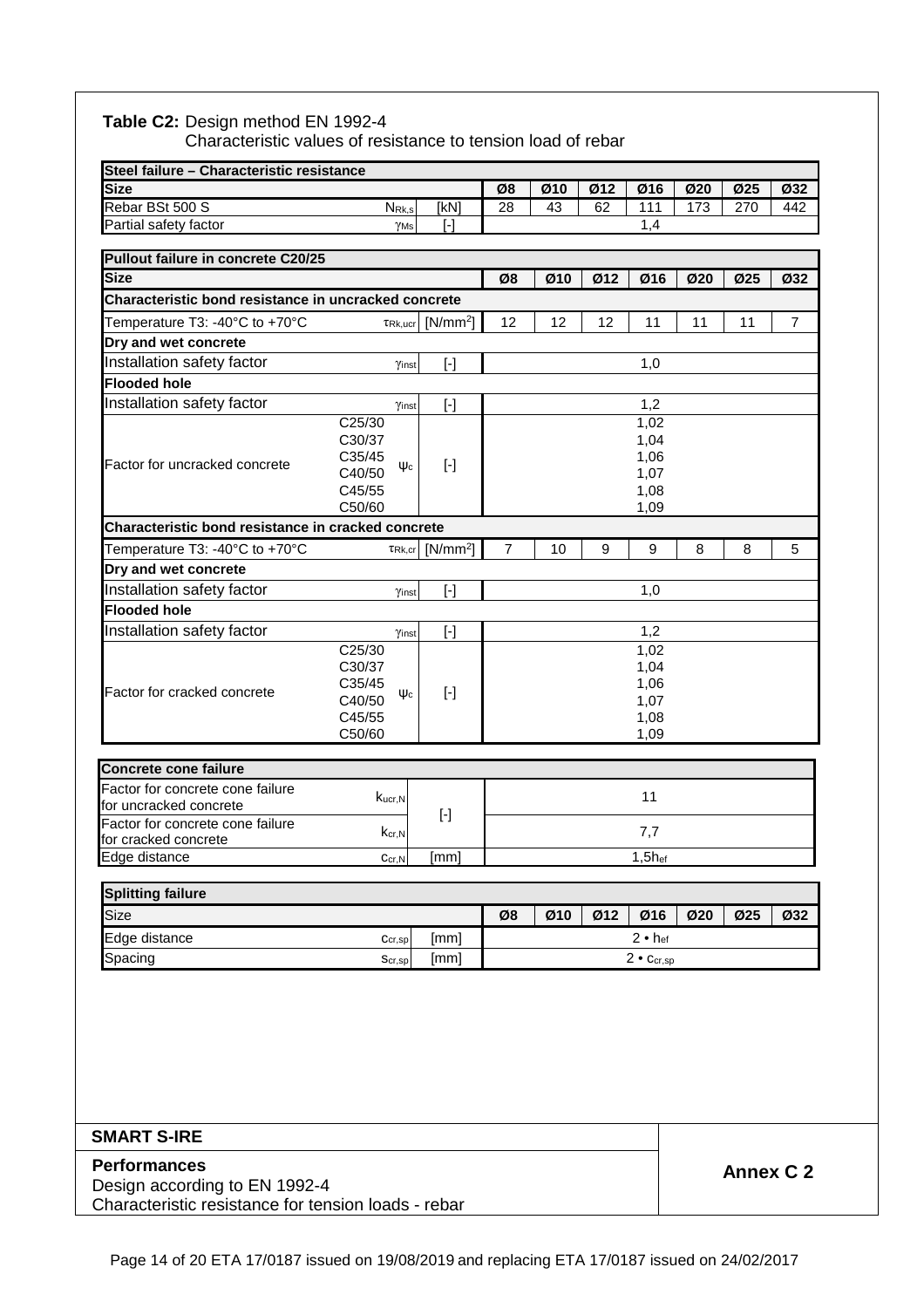#### **Table C3:** Design method EN 1992-4

Characteristic values of resistance to shear load of threaded rod

| Steel failure without lever arm                                               |                                                      |                                                                                                                                                                                                                                                                                                                                                                                                                                                                                                                                                                                                                                                                                                                                                                                  |                |                 |                 |     |                         |      |      |            |
|-------------------------------------------------------------------------------|------------------------------------------------------|----------------------------------------------------------------------------------------------------------------------------------------------------------------------------------------------------------------------------------------------------------------------------------------------------------------------------------------------------------------------------------------------------------------------------------------------------------------------------------------------------------------------------------------------------------------------------------------------------------------------------------------------------------------------------------------------------------------------------------------------------------------------------------|----------------|-----------------|-----------------|-----|-------------------------|------|------|------------|
| <b>Size</b>                                                                   |                                                      |                                                                                                                                                                                                                                                                                                                                                                                                                                                                                                                                                                                                                                                                                                                                                                                  | M <sub>8</sub> | M <sub>10</sub> | M <sub>12</sub> | M16 | M20                     | M24  | M27  | <b>M30</b> |
| Steel grade 4.6                                                               | $V_{\text{Rk},s}$                                    | [kN]                                                                                                                                                                                                                                                                                                                                                                                                                                                                                                                                                                                                                                                                                                                                                                             | $\overline{7}$ | 12              | 17              | 31  | 49                      | 71   | 92   | 112        |
| Partial safety factor                                                         | $\gamma$ <sub>Ms</sub>                               | $\lceil - \rceil$                                                                                                                                                                                                                                                                                                                                                                                                                                                                                                                                                                                                                                                                                                                                                                |                |                 |                 |     | 1,67                    |      |      |            |
| Steel grade 5.8                                                               | $V_{\text{Rk},s}$                                    | [kN]                                                                                                                                                                                                                                                                                                                                                                                                                                                                                                                                                                                                                                                                                                                                                                             | 9              | 15              | 21              | 39  | 61                      | 88   | 115  | 140        |
| Partial safety factor                                                         | $\gamma$ Ms                                          | $\lceil - \rceil$                                                                                                                                                                                                                                                                                                                                                                                                                                                                                                                                                                                                                                                                                                                                                                |                |                 |                 |     | 1,25                    |      |      |            |
| Steel grade 8.8                                                               | $V_{Rk,s}$                                           | [kN]                                                                                                                                                                                                                                                                                                                                                                                                                                                                                                                                                                                                                                                                                                                                                                             | 15             | 23              | 34              | 63  | 98                      | 141  | 184  | 224        |
| Partial safety factor                                                         | $\gamma$ Ms                                          | $[\cdot]$                                                                                                                                                                                                                                                                                                                                                                                                                                                                                                                                                                                                                                                                                                                                                                        |                |                 |                 |     | 1,25                    |      |      |            |
| Steel grade 10.9                                                              | V <sub>Rk,s</sub>                                    | [kN]                                                                                                                                                                                                                                                                                                                                                                                                                                                                                                                                                                                                                                                                                                                                                                             | 18             | 29              | 42              | 79  | 123                     | 177  | 230  | 281        |
| Partial safety factor                                                         | YMs                                                  | $\lbrack \cdot \rbrack$                                                                                                                                                                                                                                                                                                                                                                                                                                                                                                                                                                                                                                                                                                                                                          |                |                 |                 |     | 1,5                     |      |      |            |
| Stainless steel grade A2-70, A4-70                                            | V <sub>Rk,s</sub>                                    | [kN]                                                                                                                                                                                                                                                                                                                                                                                                                                                                                                                                                                                                                                                                                                                                                                             | 13             | 20              | 30              | 55  | 86                      | 124  | 161  | 196        |
| Partial safety factor                                                         | $\gamma$ Ms                                          | $\lceil - \rceil$                                                                                                                                                                                                                                                                                                                                                                                                                                                                                                                                                                                                                                                                                                                                                                |                |                 |                 |     | 1,56                    |      |      |            |
| Stainless steel grade A4-80                                                   | V <sub>Rk,s</sub>                                    | [kN]                                                                                                                                                                                                                                                                                                                                                                                                                                                                                                                                                                                                                                                                                                                                                                             | 15             | 23              | 34              | 63  | 98                      | 141  | 184  | 224        |
| Partial safety factor                                                         | γMs                                                  | $[\cdot] % \centering \includegraphics[width=0.9\textwidth]{images/TrDiS/N-Architecture.png} % \caption{The first two different values of $N$ in the left and right.} \label{TrDiS/N-Architecture} %$                                                                                                                                                                                                                                                                                                                                                                                                                                                                                                                                                                            |                |                 |                 |     | 1,33                    |      |      |            |
| Stainless steel grade 1.4529                                                  | $V_{\mathsf{Rk},s}$                                  | [kN]                                                                                                                                                                                                                                                                                                                                                                                                                                                                                                                                                                                                                                                                                                                                                                             | 13             | 20              | 30              | 55  | 86                      | 124  | 161  | 196        |
| Partial safety factor                                                         | $\gamma$ Ms                                          | $[$                                                                                                                                                                                                                                                                                                                                                                                                                                                                                                                                                                                                                                                                                                                                                                              |                |                 |                 |     | 1,25                    |      |      |            |
| Stainless steel grade 1.4565                                                  | $V_{\mathsf{Rk},\mathsf{s}}$                         | [kN]                                                                                                                                                                                                                                                                                                                                                                                                                                                                                                                                                                                                                                                                                                                                                                             | 13             | 20              | 30              | 55  | 86                      | 124  | 161  | 196        |
| Partial safety factor                                                         | γMs                                                  | $[\cdot]$                                                                                                                                                                                                                                                                                                                                                                                                                                                                                                                                                                                                                                                                                                                                                                        |                |                 |                 |     | 1,56                    |      |      |            |
| Characteristic resistance of group of fasteners                               |                                                      |                                                                                                                                                                                                                                                                                                                                                                                                                                                                                                                                                                                                                                                                                                                                                                                  |                |                 |                 |     |                         |      |      |            |
| $k_7 = 1.0$ for steel with rupture elongation $A_5 > 8\%$<br>Ductility factor |                                                      |                                                                                                                                                                                                                                                                                                                                                                                                                                                                                                                                                                                                                                                                                                                                                                                  |                |                 |                 |     |                         |      |      |            |
|                                                                               |                                                      |                                                                                                                                                                                                                                                                                                                                                                                                                                                                                                                                                                                                                                                                                                                                                                                  |                |                 |                 |     |                         |      |      |            |
| Steel failure with lever arm                                                  |                                                      |                                                                                                                                                                                                                                                                                                                                                                                                                                                                                                                                                                                                                                                                                                                                                                                  |                |                 |                 |     |                         |      |      |            |
|                                                                               |                                                      |                                                                                                                                                                                                                                                                                                                                                                                                                                                                                                                                                                                                                                                                                                                                                                                  |                |                 |                 |     |                         |      |      |            |
| <b>Size</b>                                                                   |                                                      |                                                                                                                                                                                                                                                                                                                                                                                                                                                                                                                                                                                                                                                                                                                                                                                  | M8             | M10             | M12             | M16 | M20                     | M24  | M27  | <b>M30</b> |
| Steel grade 4.6                                                               | $M^o$ Rk,s                                           | [N.m]                                                                                                                                                                                                                                                                                                                                                                                                                                                                                                                                                                                                                                                                                                                                                                            | 15             | 30              | 52              | 133 | 260                     | 449  | 666  | 900        |
| Partial safety factor                                                         | $\gamma$ Ms                                          | [-]                                                                                                                                                                                                                                                                                                                                                                                                                                                                                                                                                                                                                                                                                                                                                                              |                |                 |                 |     | 1,67                    |      |      |            |
| Steel grade 5.8                                                               | $\overline{\mathsf{M}}{}^{\text{o}}$ <sub>Rk,s</sub> | [N.m]                                                                                                                                                                                                                                                                                                                                                                                                                                                                                                                                                                                                                                                                                                                                                                            | 19             | 37              | 66              | 166 | 325                     | 561  | 832  | 1125       |
| Partial safety factor                                                         | $\gamma$ Ms                                          | $[\cdot] % \centering \includegraphics[width=0.9\textwidth]{images/TrDiS/N-Architecture.png} % \caption{The first two different values of $N$ in the \mbox{thick model} and the second two different values of $N$ in the \mbox{thick model} and the second two different values of $N$ in the \mbox{thick model} and the second two different values of $N$ in the \mbox{thick model} and the second two different values of $N$ in the \mbox{thick model} and the second two different values of $N$ in the \mbox{thick model} and the third two different values of $N$ in the \mbox{thick model} and the third two different values of $N$ in the \mbox{thick model} and the third two different values of $N$ in the \mbox{thick model} and the third two different values$ |                |                 |                 |     | 1,25                    |      |      |            |
| Steel grade 8.8                                                               | $M^o$ Rk,s                                           | [N.m]                                                                                                                                                                                                                                                                                                                                                                                                                                                                                                                                                                                                                                                                                                                                                                            | 30             | 60              | 105             | 266 | 519                     | 898  | 1332 | 1799       |
| Partial safety factor                                                         | YMs                                                  | ŀ1                                                                                                                                                                                                                                                                                                                                                                                                                                                                                                                                                                                                                                                                                                                                                                               |                |                 |                 |     | 1,25                    |      |      |            |
| Steel grade 10.9                                                              | $M^o$ Rk,s                                           | [N.m]                                                                                                                                                                                                                                                                                                                                                                                                                                                                                                                                                                                                                                                                                                                                                                            | 37             | 75              | 131             | 333 | 649                     | 1123 | 1664 | 2249       |
| Partial safety factor                                                         | $\gamma$ Ms                                          | $\lceil - \rceil$                                                                                                                                                                                                                                                                                                                                                                                                                                                                                                                                                                                                                                                                                                                                                                |                |                 |                 |     | 1,50                    |      |      |            |
| Stainless steel grade A2-70, A4-70                                            | $M^o$ <sub>Rk,s</sub>                                | [N.m]                                                                                                                                                                                                                                                                                                                                                                                                                                                                                                                                                                                                                                                                                                                                                                            | 26             | 52              | 92              | 233 | 454                     | 786  | 1165 | 1574       |
| Partial safety factor                                                         | γMs                                                  | H                                                                                                                                                                                                                                                                                                                                                                                                                                                                                                                                                                                                                                                                                                                                                                                |                |                 |                 |     | 1,56                    |      |      |            |
| Stainless steel grade A4-80                                                   | $M^o$ Rk,s                                           | [N.m]                                                                                                                                                                                                                                                                                                                                                                                                                                                                                                                                                                                                                                                                                                                                                                            | 30             | 60              | 105             | 266 | 519                     | 898  | 1332 | 1799       |
| Partial safety factor                                                         | $\gamma$ Ms                                          | [-]                                                                                                                                                                                                                                                                                                                                                                                                                                                                                                                                                                                                                                                                                                                                                                              |                |                 |                 |     | 1,33                    |      |      |            |
| Stainless steel grade 1.4529                                                  | $M^o$ <sub>Rk,s</sub>                                | [N.m]                                                                                                                                                                                                                                                                                                                                                                                                                                                                                                                                                                                                                                                                                                                                                                            | 26             | 52              | 92              | 233 | 454                     | 786  | 1165 | 1574       |
| Partial safety factor                                                         | $\gamma$ Ms                                          | $\lceil - \rceil$                                                                                                                                                                                                                                                                                                                                                                                                                                                                                                                                                                                                                                                                                                                                                                |                |                 |                 |     | 1,25                    |      |      |            |
| Stainless steel grade 1.4565                                                  | $M^o$ <sub>Rk,s</sub>                                | [N.m]                                                                                                                                                                                                                                                                                                                                                                                                                                                                                                                                                                                                                                                                                                                                                                            | 26             | 52              | 92              | 233 | 454                     | 786  | 1165 | 1574       |
| Partial safety factor                                                         | $\gamma$ Ms                                          | $[\cdot]$                                                                                                                                                                                                                                                                                                                                                                                                                                                                                                                                                                                                                                                                                                                                                                        |                |                 |                 |     | 1,56                    |      |      |            |
| <b>Concrete pryout failure</b>                                                |                                                      |                                                                                                                                                                                                                                                                                                                                                                                                                                                                                                                                                                                                                                                                                                                                                                                  |                |                 |                 |     |                         |      |      |            |
| Factor for resistance to pry-out failure                                      | k8                                                   | ſ-1                                                                                                                                                                                                                                                                                                                                                                                                                                                                                                                                                                                                                                                                                                                                                                              |                |                 |                 |     | 2                       |      |      |            |
|                                                                               |                                                      |                                                                                                                                                                                                                                                                                                                                                                                                                                                                                                                                                                                                                                                                                                                                                                                  |                |                 |                 |     |                         |      |      |            |
| Concrete edge failure                                                         |                                                      |                                                                                                                                                                                                                                                                                                                                                                                                                                                                                                                                                                                                                                                                                                                                                                                  |                |                 |                 |     |                         |      |      |            |
| <b>Size</b>                                                                   |                                                      |                                                                                                                                                                                                                                                                                                                                                                                                                                                                                                                                                                                                                                                                                                                                                                                  | M <sub>8</sub> | M10             | M12             | M16 | M20                     | M24  | M27  | M30        |
| Outside diameter of fastener<br><b>Effective length of fastener</b>           | d <sub>nom</sub><br>$\ell_{\rm f}$                   | [mm]<br>[mm]                                                                                                                                                                                                                                                                                                                                                                                                                                                                                                                                                                                                                                                                                                                                                                     | 8              | 10              | 12              | 16  | 20<br>min (hef, 8 dnom) | 24   | 27   | 30         |

| <b>SMART S-IRE</b>                                       |           |
|----------------------------------------------------------|-----------|
| <b>Performances</b>                                      | Annex C 3 |
| Design according to EN 1992-4                            |           |
| Characteristic resistance for shear loads - threaded rod |           |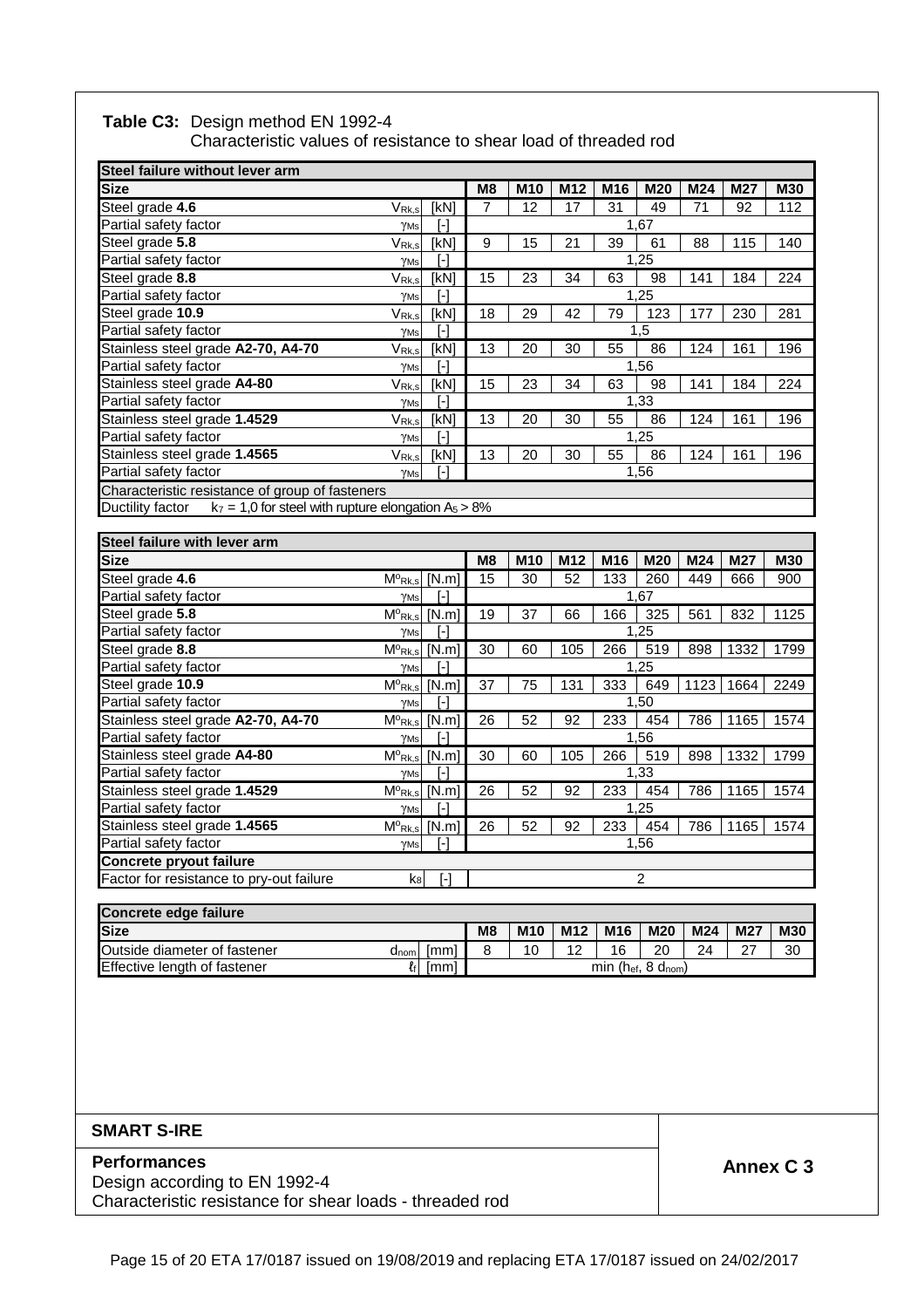# **Table C4:** Design method EN 1992-4

Characteristic values of resistance to shear load of rebar

| Steel failure without lever arm                                               |             |    |     |     |     |     |                 |     |  |
|-------------------------------------------------------------------------------|-------------|----|-----|-----|-----|-----|-----------------|-----|--|
| <b>Size</b>                                                                   |             | Ø8 | Ø10 | Ø12 | Ø16 | Ø20 | Ø <sub>25</sub> | Ø32 |  |
| Rebar BSt 500 S<br>$\mathsf{V}_{\mathsf{Rk}.\mathsf{s}}$                      | <b>IkN1</b> | 14 | 22  | 31  | 55  | 86  | 135             | 221 |  |
| Partial safety factor<br>$Y$ Ms                                               | I-1<br>1.5  |    |     |     |     |     |                 |     |  |
| Characteristic resistance of group of fasteners                               |             |    |     |     |     |     |                 |     |  |
| $k_7 = 1.0$ for steel with rupture elongation $A_5 > 8\%$<br>Ductility factor |             |    |     |     |     |     |                 |     |  |

| Steel failure with lever arm             |        |                    |    |     |     |     |     |                 |      |
|------------------------------------------|--------|--------------------|----|-----|-----|-----|-----|-----------------|------|
| <b>Size</b>                              |        |                    | Ø8 | Ø10 | Ø12 | Ø16 | Ø20 | Ø <sub>25</sub> | Ø32  |
| Rebar BSt 500 S                          |        | $M^o_{Rk,s}$ [N.m] | 33 | 65  | 112 | 265 | 518 | 1013            | 2122 |
| Partial safety factor                    | $Y$ Ms | r-1                |    |     |     | 1.5 |     |                 |      |
| <b>Concrete pryout failure</b>           |        |                    |    |     |     |     |     |                 |      |
| Factor for resistance to pry-out failure | ksl    | L.                 |    |     |     |     |     |                 |      |

| Concrete edge failure                                                                  |  |    |     |     |     |     |     |     |  |
|----------------------------------------------------------------------------------------|--|----|-----|-----|-----|-----|-----|-----|--|
| <b>Size</b>                                                                            |  | Ø8 | Ø10 | Ø12 | Ø16 | Ø20 | Ø25 | Ø32 |  |
| Outside diameter of fastener<br>$d_{nom}$   [mm]                                       |  |    | 10  | 12  |     | 20  | 25  | 32  |  |
| Effective length of fastener<br>min ( $h_{ef}$ , 8 $d_{nom}$ )<br>{ <sub>f</sub>  [mm] |  |    |     |     |     |     |     |     |  |

#### **SMART S-IRE**

### **Performances Annex C 4**

Design according to EN 1992-4 Characteristic resistance for shear loads - rebar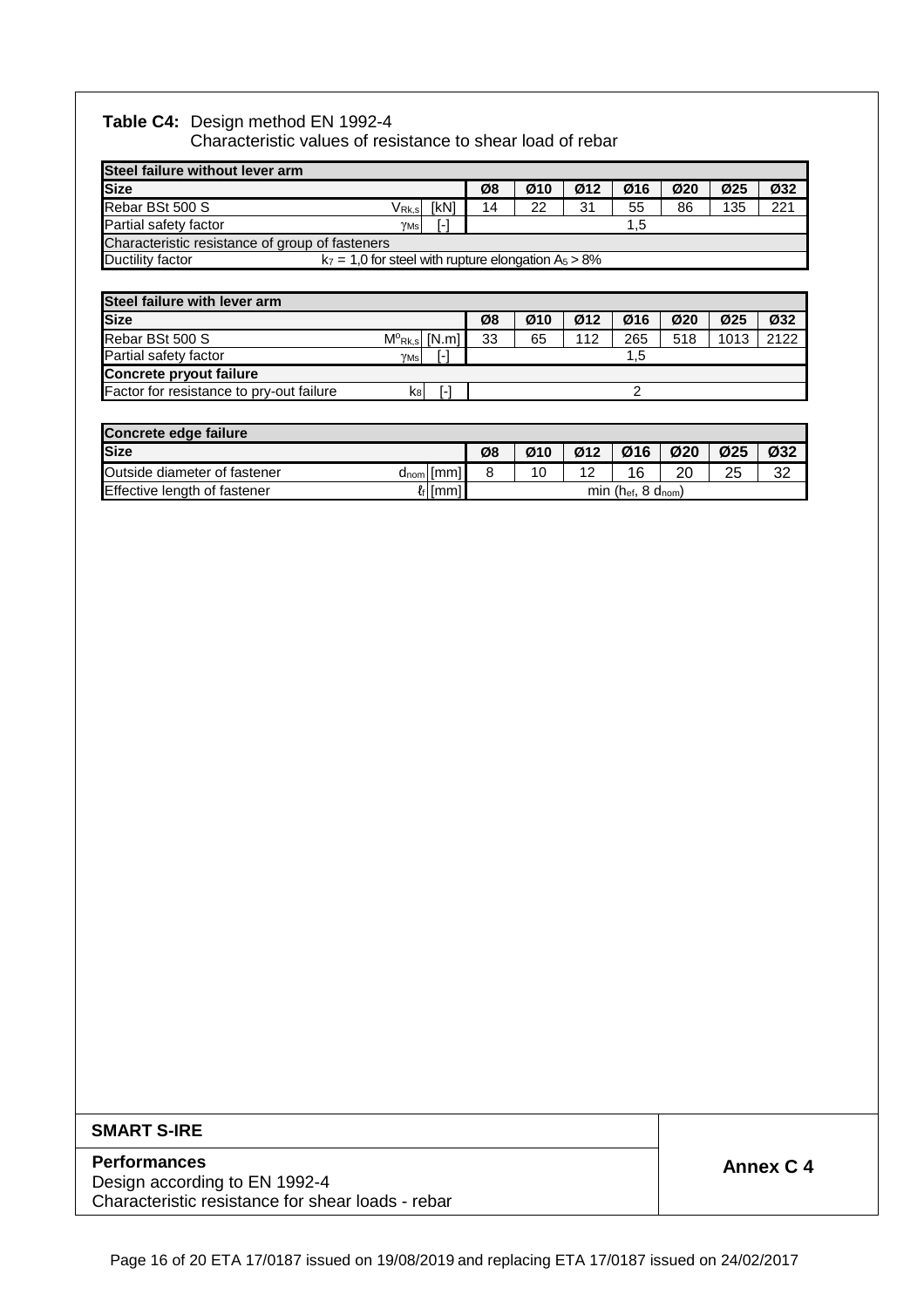**Table C5:** Displacement of threaded rod under tension and shear load

| <b>Size</b>           |                     | M <sub>8</sub> | M <sub>10</sub> | M <sub>12</sub> | M16  | M20  | M24  | M27  | M30  |  |  |
|-----------------------|---------------------|----------------|-----------------|-----------------|------|------|------|------|------|--|--|
|                       | <b>Tension load</b> |                |                 |                 |      |      |      |      |      |  |  |
|                       | Uncracked concrete  |                |                 |                 |      |      |      |      |      |  |  |
| <b>O<sub>NO</sub></b> | [mm/kN]             | 0.03           | 0,02            | 0,02            | 0,02 | 0,01 | 0.01 | 0.01 | 0,01 |  |  |
| δ <sub>N∞</sub>       | [mm/kN]             | 0.05           | 0,04            | 0,03            | 0,03 | 0,02 | 0,02 | 0.01 | 0,01 |  |  |
|                       | Cracked concrete    |                |                 |                 |      |      |      |      |      |  |  |
| <b>O<sub>NO</sub></b> | [mm/kN]             | 0.05           | 0,04            | 0,03            | 0.03 | 0,02 | 0.02 | 0,02 | 0.02 |  |  |
| δ <sub>N∞</sub>       | [mm/kN]             | 0,35           | 0,21            | 0,14            | 0,12 | 0,08 | 0,07 | 0.07 | 0,07 |  |  |
|                       | Shear load          |                |                 |                 |      |      |      |      |      |  |  |
| $\delta v_0$          | [mm/kN]             | 0.71           | 0.45            | 0,31            | 0.17 | 0.11 | 0.07 | 0,06 | 0,05 |  |  |
| δ∨∞                   | [mm/kN]             | .06            | 0.67            | 0,46            | 0,25 | 0,16 | 0.11 | 0.08 | 0.07 |  |  |

**Table C6:** Displacement of rebar under tension and shear load

| Size                   |                     | Ø8   | Ø10  | Ø12  | Ø16  | Ø20  | Ø25  | Ø32  |  |  |
|------------------------|---------------------|------|------|------|------|------|------|------|--|--|
|                        | <b>Tension load</b> |      |      |      |      |      |      |      |  |  |
|                        | Uncracked concrete  |      |      |      |      |      |      |      |  |  |
| <b>O</b> <sub>NO</sub> | $\text{[mm/kN]}$    | 0.04 | 0,03 | 0,02 | 0,01 | 0,01 | 0,01 | 0,01 |  |  |
| δ <sub>N∞</sub>        | [mm/kN]             | 0,08 | 0,05 | 0,04 | 0,02 | 0,02 | 0,01 | 0,01 |  |  |
|                        | Cracked concrete    |      |      |      |      |      |      |      |  |  |
| $\delta_{N0}$          | $\text{[mm/kN]}$    | 0,05 | 0.04 | 0,03 | 0,03 | 0,02 | 0,02 | 0,02 |  |  |
| $\delta_{N^{\infty}}$  | $\text{[mm/kN]}$    | 0,35 | 0,21 | 0,17 | 0,11 | 0,08 | 0,07 | 0,06 |  |  |
| Shear load             |                     |      |      |      |      |      |      |      |  |  |
| $\delta v_0$           | [mm/kN]             | 0,38 | 0,24 | 0,17 | 0,10 | 0,06 | 0,04 | 0,02 |  |  |
| δ∨∞                    | $\text{[mm/kN]}$    | 0,56 | 0,36 | 0,25 | 0,14 | 0,09 | 0,06 | 0,04 |  |  |

#### **SMART S-IRE**

Displacement for threaded rod and rebar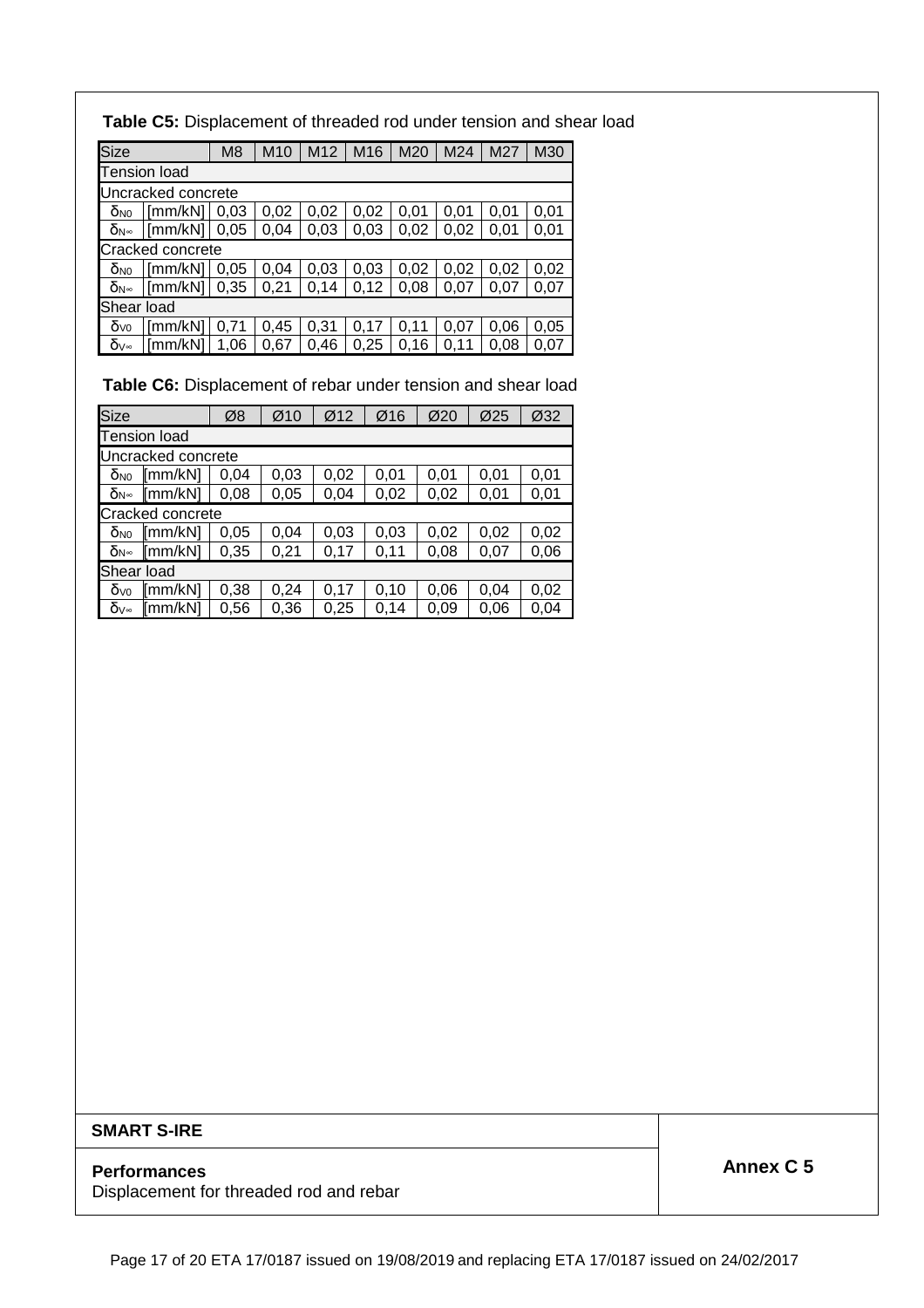## **Table C7:** Seismic performance category C1 of threaded rod

| <b>Size</b>                                                                                                                             |                                                                 |                                                                                                                                                                                                       | M8              | <b>M10</b> | M12  | M16             | <b>M20</b> | M24  | <b>M27</b> | <b>M30</b> |
|-----------------------------------------------------------------------------------------------------------------------------------------|-----------------------------------------------------------------|-------------------------------------------------------------------------------------------------------------------------------------------------------------------------------------------------------|-----------------|------------|------|-----------------|------------|------|------------|------------|
| <b>Tension load</b>                                                                                                                     |                                                                 |                                                                                                                                                                                                       |                 |            |      |                 |            |      |            |            |
| <b>Steel failure</b>                                                                                                                    |                                                                 |                                                                                                                                                                                                       |                 |            |      |                 |            |      |            |            |
| Characteristic resistance grade 4.6                                                                                                     | NRk, s, eq, C1                                                  | [kN]                                                                                                                                                                                                  | 15              | 23         | 34   | 63              | 98         | 141  | 184        | 224        |
| Partial safety factor                                                                                                                   | $\gamma$ Ms                                                     | $\lceil - \rceil$                                                                                                                                                                                     |                 |            |      | 2,00            |            |      |            |            |
| Characteristic resistance grade 5.8                                                                                                     | NRk, s, eq, C1                                                  | [kN]                                                                                                                                                                                                  | 18              | 29         | 42   | 79              | 123        | 177  | 230        | 281        |
| Partial safety factor                                                                                                                   | $\gamma$ Ms                                                     | $[$                                                                                                                                                                                                   |                 |            |      | 1,50            |            |      |            |            |
| Characteristic resistance grade 8.8                                                                                                     | NRk, s, eq, C1                                                  | [kN]                                                                                                                                                                                                  | 29              | 46         | 67   | 126             | 196        | 282  | 367        | 449        |
| Partial safety factor                                                                                                                   | $\gamma$ Ms                                                     | $\lceil - \rceil$                                                                                                                                                                                     |                 |            |      | 1,50            |            |      |            |            |
| Characteristic resistance grade 10.9                                                                                                    | NRk, s, eq, C1                                                  | [kN]                                                                                                                                                                                                  | 37              | 58         | 84   | 157             | 245        | 353  | 459        | 561        |
| Partial safety factor                                                                                                                   | $\gamma$ Ms                                                     | $\lceil - \rceil$                                                                                                                                                                                     |                 |            |      | 1.33            |            |      |            |            |
| Characteristic resistance A2-70, A4-70                                                                                                  | NRk, s, eq, C1                                                  | [kN]                                                                                                                                                                                                  | 26              | 41         | 59   | 110             | 172        | 247  | 321        | 393        |
| Partial safety factor                                                                                                                   | $\gamma$ Ms                                                     | $[\cdot] % \centering \includegraphics[width=0.9\textwidth]{images/TrDiS/N-Architecture.png} % \caption{The first two different values of $N$ in the left and right.} \label{TrDiS/N-Architecture} %$ |                 |            |      | 1,87            |            |      |            |            |
| Characteristic resistance A4-80                                                                                                         | NRk, s, eq, C1                                                  | [kN                                                                                                                                                                                                   | 29              | 46         | 67   | 126             | 196        | 282  | 367        | 449        |
| Partial safety factor                                                                                                                   | YMs                                                             | Ŀ1                                                                                                                                                                                                    |                 |            |      | 1,60            |            |      |            |            |
| Characteristic resistance 1.4529                                                                                                        | NRk, s, eq, C1                                                  | [kN]                                                                                                                                                                                                  | 26              | 41         | 59   | 110             | 172        | 247  | 321        | 393        |
| Partial safety factor                                                                                                                   | YMs                                                             | $\lceil - \rceil$                                                                                                                                                                                     |                 |            |      | 1,50            |            |      |            |            |
| Characteristic resistance 1.4565                                                                                                        | N <sub>Rk,s,eq,C1</sub>                                         | [kN]                                                                                                                                                                                                  | $\overline{26}$ | 41         | 59   | 110             | 172        | 247  | 321        | 393        |
| Partial safety factor                                                                                                                   | $\gamma$ Ms                                                     | ſ-1                                                                                                                                                                                                   |                 |            |      | 1,87            |            |      |            |            |
| <b>Characteristic resistance to pull-out</b>                                                                                            |                                                                 |                                                                                                                                                                                                       |                 |            |      |                 |            |      |            |            |
| Temperature T3: -40°C to +70°C                                                                                                          | TRk, p, eq, C1                                                  | $[N/mm^2]$                                                                                                                                                                                            | 8,0             | 8,0        | 7,5  | 7,5             | 7,0        | 7,0  | 5,0        | 4,5        |
| Installation safety factor                                                                                                              | Yinst                                                           | H                                                                                                                                                                                                     |                 |            |      | 1,0             |            |      |            |            |
| <b>Shear load</b>                                                                                                                       |                                                                 |                                                                                                                                                                                                       |                 |            |      |                 |            |      |            |            |
| Steel failure without lever arm                                                                                                         |                                                                 |                                                                                                                                                                                                       |                 |            |      |                 |            |      |            |            |
| Characteristic resistance grade 4.6                                                                                                     | $V_{\mathsf{Rk},\mathsf{s},\mathsf{eq},\mathsf{C1}}$            | [kN]                                                                                                                                                                                                  | 5               | 9          | 13   | 20              | 32         | 28   | 37         | 45         |
| Partial safety factor                                                                                                                   | $\gamma$ Ms                                                     | H                                                                                                                                                                                                     |                 |            |      | 1,67            |            |      |            |            |
| Characteristic resistance grade 5.8                                                                                                     | $V_{\mathsf{Rk},\mathsf{s},\mathsf{eq},\mathsf{C1}}$            | [kN]                                                                                                                                                                                                  | $\overline{7}$  | 11         | 16   | $\overline{26}$ | 40         | 35   | 46         | 56         |
| Partial safety factor                                                                                                                   | $\gamma$ <sub>Ms</sub>                                          | [-]                                                                                                                                                                                                   |                 |            |      | 1,25            |            |      |            |            |
| Characteristic resistance grade 8.8                                                                                                     | $V_{\mathsf{Rk}, s, \text{eq}, \mathsf{C1}}$                    | [kN]                                                                                                                                                                                                  | 11              | 17         | 25   | 41              | 64         | 56   | 73         | 90         |
| Partial safety factor                                                                                                                   | $\gamma$ <sub>Ms</sub>                                          | $\lceil - \rceil$                                                                                                                                                                                     |                 |            |      | 1.25            |            |      |            |            |
| Characteristic resistance grade 10.9                                                                                                    | $V_{\mathsf{Rk},\mathsf{s},\mathsf{eq},\mathsf{C1}}$            | [kN]                                                                                                                                                                                                  | 14              | 22         | 32   | 51              | 80         | 71   | 92         | 112        |
| Partial safety factor                                                                                                                   | $\gamma$ Ms                                                     | $[$                                                                                                                                                                                                   |                 |            |      | 1.50            |            |      |            |            |
| Characteristic resistance A2-70, A4-70                                                                                                  | VRk, s, eq, C1                                                  | [kN]                                                                                                                                                                                                  | 10              | 15         | 22   | 36              | 56         | 49   | 64         | 79         |
| Partial safety factor                                                                                                                   | $\gamma$ Ms                                                     | $\lceil - \rceil$                                                                                                                                                                                     |                 |            |      | 1,56            |            |      |            |            |
| Characteristic resistance A4-80                                                                                                         | VRk, s, eq, C1                                                  | [kN]                                                                                                                                                                                                  | 11              | 17         | 25   | 41              | 64         | 56   | 73         | 90         |
| Partial safety factor                                                                                                                   | $\gamma$ Ms                                                     | $\lceil \cdot \rceil$                                                                                                                                                                                 |                 |            |      | 1,33            |            |      |            |            |
| Characteristic resistance 1.4529                                                                                                        | $V_{\mathsf{Rk},\mathsf{s},\mathsf{eq},\mathsf{C1}}$            | [kN]                                                                                                                                                                                                  | 10              | 15         | 22   | 36              | 56         | 49   | 64         | 79         |
| Partial safety factor                                                                                                                   | $\gamma$ Ms                                                     | $[\cdot]$                                                                                                                                                                                             |                 |            |      | 1,25            |            |      |            |            |
| Characteristic resistance 1.4565                                                                                                        | $\overline{V}_{\mathsf{Rk},\mathsf{s},\mathsf{eq},\mathsf{C1}}$ | [kN]                                                                                                                                                                                                  | 10              | 15         | 22   | 36              | 56         | 49   | 64         | 79         |
| Partial safety factor                                                                                                                   | YMs                                                             | $\lceil - \rceil$                                                                                                                                                                                     |                 |            |      | 1,56            |            |      |            |            |
| Characteristic shear load resistance V <sub>Rk,s,eq</sub> in the Table C7 shall be multiplied by following reduction factor for hot-dip |                                                                 |                                                                                                                                                                                                       |                 |            |      |                 |            |      |            |            |
|                                                                                                                                         | galvanized commercial standard rods                             |                                                                                                                                                                                                       |                 |            |      |                 |            |      |            |            |
| Reduction factor for hot-dip galvanized rods                                                                                            | $\alpha$ <sub>v</sub> , h-dg, c1                                | ŀ1                                                                                                                                                                                                    | 0,47            | 0,47       | 0,47 | $0,54$ 0.54     |            | 0.88 | 0,88       | 0,88       |
| Factor for annular gap                                                                                                                  | $\alpha$ gap                                                    | $[\cdot]$                                                                                                                                                                                             |                 |            |      | 0,5             |            |      |            |            |

**The anchor shall be used with minimum rupture elongation after fracture A5 equal to 19%.** 

## **SMART S-IRE**

Seismic performance category C1 of threaded rod

**Performances Annex C 6**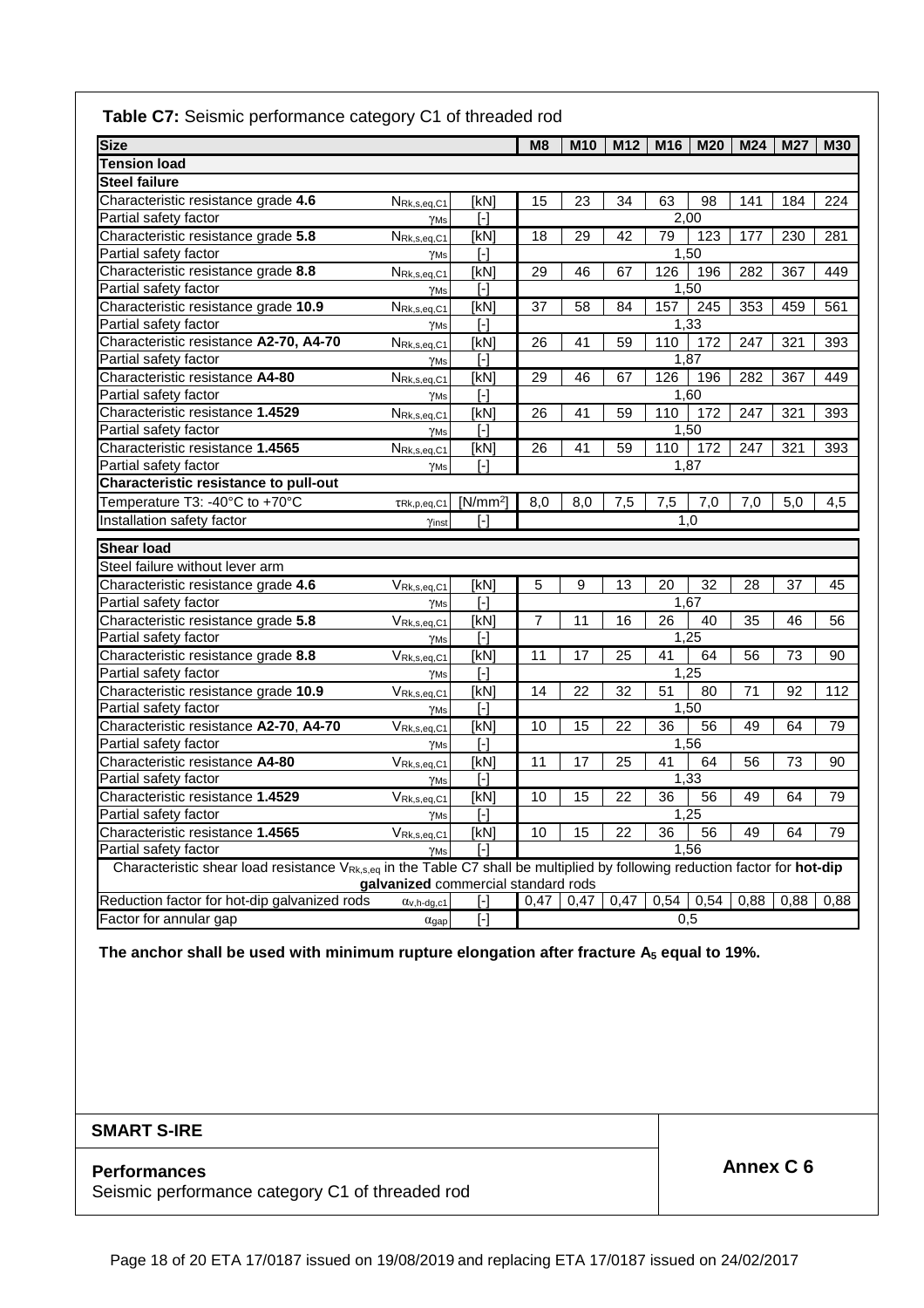# **Table C8:** Seismic performance category C1 of rebar

| <b>Size</b>                                  |                                                      |              | Ø10 | Ø12 | Ø16 | Ø20 | Ø25 | Ø32 |
|----------------------------------------------|------------------------------------------------------|--------------|-----|-----|-----|-----|-----|-----|
| <b>Tension load</b>                          |                                                      |              |     |     |     |     |     |     |
| <b>Steel failure</b>                         |                                                      |              |     |     |     |     |     |     |
| Rebar BSt 500 S                              | NRk, s, eq, C1                                       | [kN]         | 43  | 62  | 111 | 173 | 270 | 442 |
| Partial safety factor                        | γMs                                                  | ŀ1           |     |     |     | 1,4 |     |     |
| <b>Characteristic resistance to pull-out</b> |                                                      |              |     |     |     |     |     |     |
| Temperature T3: -40°C to +70°C               | TRk, p, eq, C1                                       | $[N/mm^2]$   | 8,9 | 9,0 | 9,0 | 8,0 | 7,5 | 4,8 |
| Dry and wet concrete                         |                                                      |              |     |     |     |     |     |     |
| Installation safety factor                   | Yinst                                                | ſ-1          |     |     |     | 1,0 |     |     |
| <b>Flooded hole</b>                          |                                                      |              |     |     |     |     |     |     |
| Installation safety factor                   | Yinst                                                | ſ-1          |     |     |     | 1,2 |     |     |
| <b>Shear load</b>                            |                                                      |              |     |     |     |     |     |     |
| Steel failure without lever arm              |                                                      |              |     |     |     |     |     |     |
| Rebar BSt 500 S                              | $V_{\mathsf{Rk},\mathsf{s},\mathsf{eq},\mathsf{C1}}$ | [kN]         | 16  | 23  | 41  | 69  | 67  | 111 |
| Partial safety factor                        | $\gamma$ Ms                                          | $\mathsf{F}$ |     |     |     | 1,5 |     |     |
| Factor for annular gap                       | $\alpha$ gap                                         | ſ-1          |     |     |     | 0,5 |     |     |

## **SMART S-IRE**

# **Performances Annex C 7**

Seismic performance category C1 of rebar